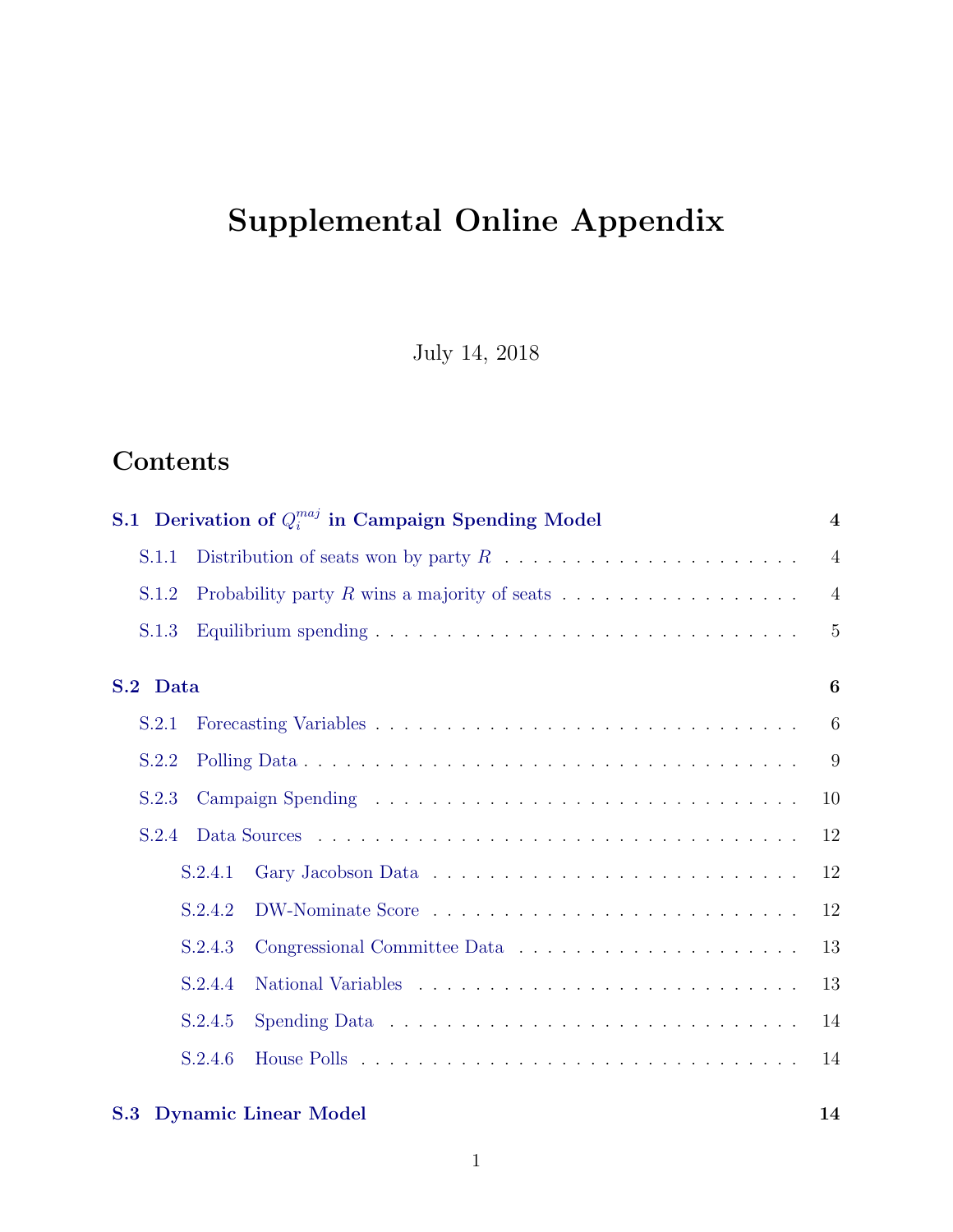| S.3.1                                                                       | 14 |
|-----------------------------------------------------------------------------|----|
| S.3.2                                                                       | 15 |
| S.3.2.1                                                                     | 15 |
| S.3.2.2                                                                     | 16 |
| S.3.3                                                                       | 16 |
| S.3.3.1                                                                     | 16 |
| S.3.3.2                                                                     | 19 |
|                                                                             |    |
| S.4 Forecasting the Two-Party Vote                                          | 20 |
| S.4.1                                                                       | 20 |
| S.4.2                                                                       | 21 |
| Relationship Between Q <sub>i</sub> and District Spending<br>$\mathbf{S.5}$ | 23 |
| <b>Supplemental Tables</b><br>$\bf{S.6}$                                    | 24 |

# List of Figures

|     |                                                                            | 26 |
|-----|----------------------------------------------------------------------------|----|
|     | S.2 Average Daily Expenditures by PACs on Candidates by Month, 2000 - 2010 | 27 |
| S.3 | Posterior Densities for Parameters in Forecasting Model                    | 28 |
| S.4 | Out-of-Sample Predicted Versus Actual Plot, House Elections 1990 - 2010    | 29 |
| S.5 | Estimates of National Opinion During the Election Campaign                 | 30 |
| S.6 |                                                                            | 31 |
| S.7 |                                                                            | 32 |
| S.8 | RMSFE By Polling Availability and Forecast Date                            | 32 |
| S.9 | MPE By Polling Availability and Forecast Date                              | 33 |
|     | S.10 Correlation Between Q and PAC Spending, by Party                      | 34 |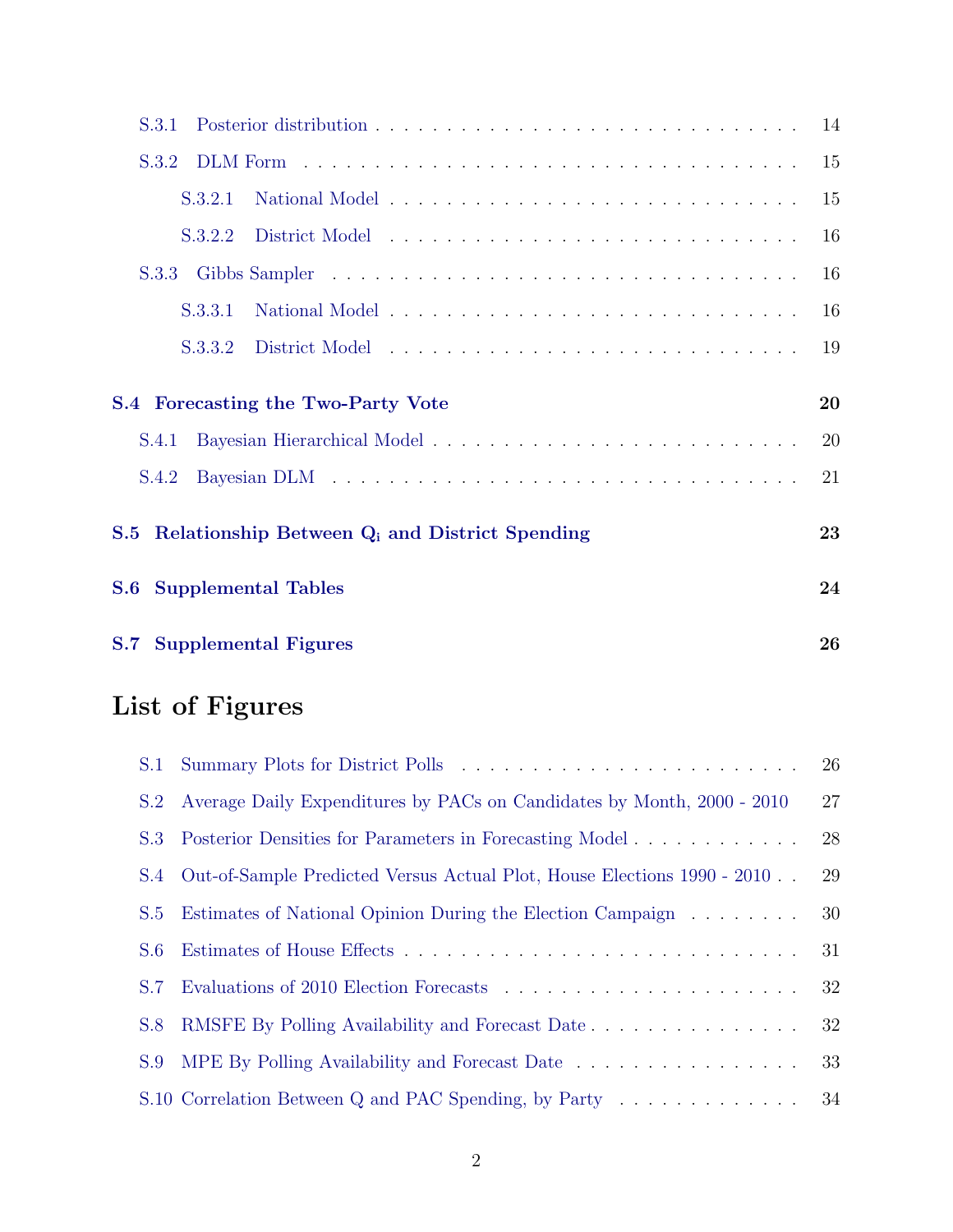|  |  |  | S.11 Correlation Between Measures of Electoral Competitiveness and Campaign |  |  |
|--|--|--|-----------------------------------------------------------------------------|--|--|
|  |  |  |                                                                             |  |  |

# List of Tables

| S.2 Average Post-August Spending by Political Parties per District in Non-Redistricting |  |
|-----------------------------------------------------------------------------------------|--|
|                                                                                         |  |
| S.3 Posterior Inferences for Parameters in Forecasting Model, House Elections           |  |
|                                                                                         |  |
| S.4 Posterior Quantiles for Square Root of DLM Variance Paramters 25                    |  |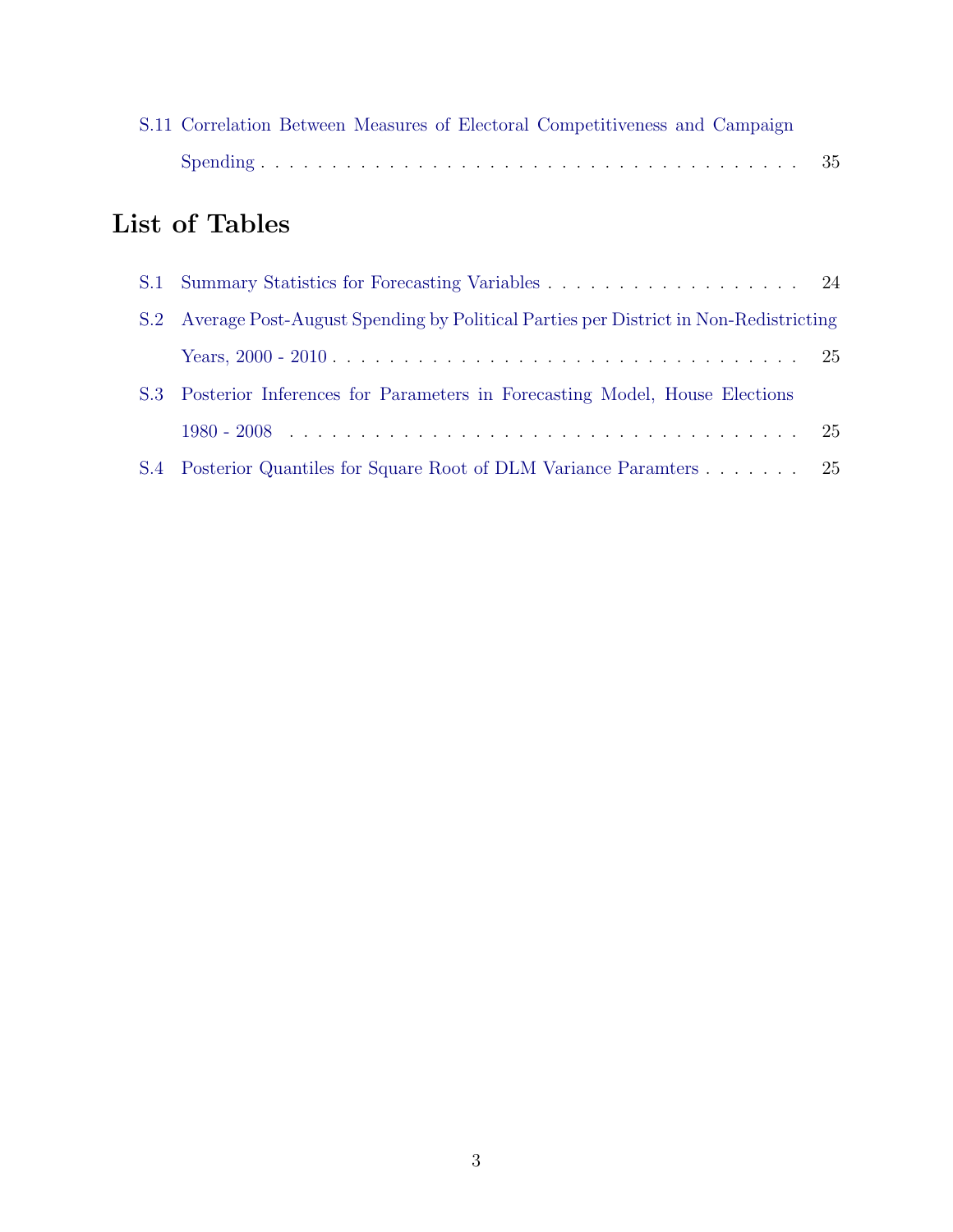### <span id="page-3-0"></span>S.1 Derivation of  $Q_i^{maj}$  $_{i}^{maj}$  in Campaign Spending Model

The derivation of  $Q_i^{maj}$  proceeds in three steps by deriving (i) the mean and variance of the number of seats won by party  $R$ , (ii), the probability that party  $R$  wins a majority of seats, and (iii) equilibrium spending given that both parties maximize the probability of winning a majority of seats.

## <span id="page-3-1"></span>S.1.1 Distribution of seats won by party R

Let  $s_i$  be an indicator variable equal to 1 if party R wins a district and 0 if party D wins so that  $s_i = 1$  with probability  $G_i(\cdot)$  and  $s_i = 0$  with probability  $1 - G_i(\cdot)$ . The total number of seats won by party R is  $S = \sum_{i=1}^{435} s_i$ . Since the  $G_i(\cdot)$  are independently (but not identically) distributed conditional on  $\delta$ , S follows a Poisson binomial distribution with mean

$$
\mu_S = \mu_S(\Delta u, \delta) = \sum_{i=1}^{435} G_i(\cdot),
$$
\n(S.1)

and variance,

$$
\sigma_S = \sigma_S(\Delta u, \delta) = \sum_{i=1}^{435} G_i(\cdot)(1 - G_i(\cdot)),\tag{S.2}
$$

where  $\Delta\mu = (\Delta\mu_1, \Delta\mu_2, \dots, \Delta\mu_{435})$  represents the utility differences resulting from any allocation of campaign resources across districts by the two parties.

## <span id="page-3-2"></span>S.1.2 Probability party R wins a majority of seats

This probability is not trivial to derive because party  $R$ 's optimal strategy in one district depends on its strategy in all other districts. In order to solve the problem analytically, Strömberg [\(2008\)](#page-36-0) suggests calculating the approximate probability of winning. Since the national and district shocks are independent, this can be done by using the Lyapunov Central Limit Theorem, which does not require random variables to be identically distributed. Using this approximation, the number of seats won by party  $R, S = \sum_{i=1}^{435} s_i$ , is asymptotically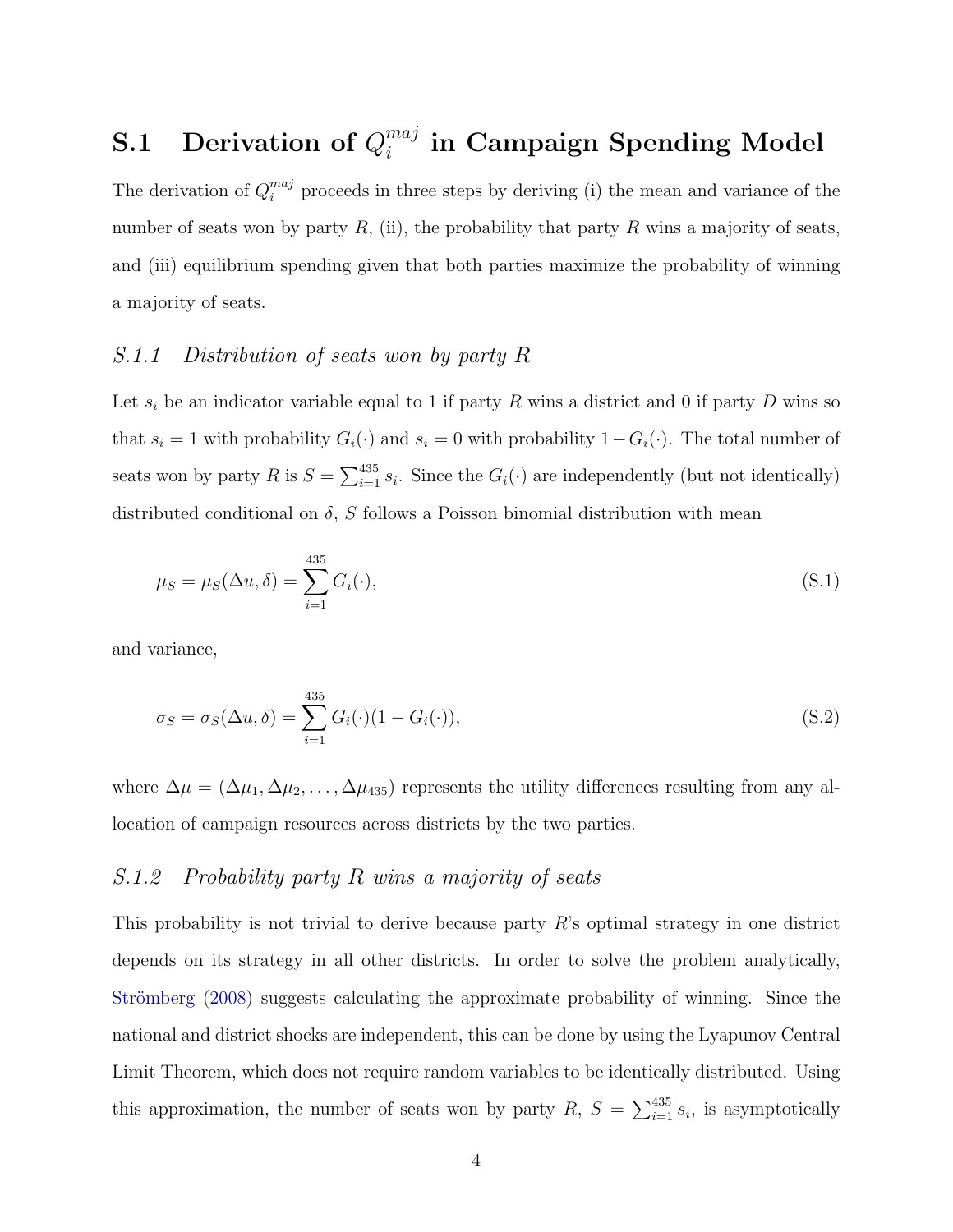normally distributed with mean  $\mu_S$  and variance  $\sigma_S$ . The approximate probability of party R winning the election is then,

$$
P^{R}(\Delta \mu) = \int 1 - \Phi\left(\frac{218 - \mu_S(\Delta u, \delta)}{\sigma_S(\Delta u, \delta)}\right) h(\delta) d\delta,
$$
\n(S.3)

<span id="page-4-0"></span>where  $\Phi(\cdot)$  is the standard normal cumulative density function.

### S.1.3 Equilibrium spending

Let  $e^j = (e_1^j)$  $\frac{j}{1},e_2^j$  $e_2^j, \ldots, e_{435}^j$  be the allocation of campaign spending across districts by party j and  $f^R(e^D, e^R)$  be the objective function used by party R. A Nash equilibrium in pure strategies  $(e^{D*}, e^{R*})$  is then characterized by,

$$
f^{R}(e^{D}, e^{R*}) \ge f^{R}(e^{D*}, e^{R*}) \ge f^{R}(e^{D*}, e^{R}),
$$
\n(S.4)

where  $e^{D}$  and  $e^{R}$  satisfy the budget constraint in [Equation 1](#page-0-0) in the main text. The game has a unique interior NE which satisfies,

$$
\frac{\partial f^J}{\partial e_i^J} = Q_i u'(e_i^{J*}) = \lambda^J,\tag{S.5}
$$

where  $Q_i = \partial f^{J} / \partial \Delta u_i$  and  $\lambda^{J}$  is the Lagrange multiplier for party j.<sup>[1](#page-4-2)</sup>

When parties maximize the probability of winning a majority of seats,  $Q_i$  is given by,

$$
Q_i = Q_i^{maj} = -\int \left( \frac{\partial \Phi(\cdot)}{\partial \mu_S} \frac{\partial \mu_S}{\partial \Delta u_i} + \frac{\partial \Phi(\cdot)}{\partial \sigma_S} \frac{\partial \sigma_S}{\partial \Delta u_i} \right) h(\delta) d\delta
$$
\n
$$
= \int \frac{1}{\sigma_S} \phi(x(\delta)) g_i(\cdot) h(\delta) d\delta + \int \frac{1}{\sigma_S} \phi(x(\delta)) x(\delta) (1 - 2G_i(\cdot)) g_i(\cdot) h(\delta) d\delta,
$$
\n(S.7)

<span id="page-4-1"></span>where  $x(\delta) = (218 - \mu_S)/\sigma_S$  and  $\phi(\cdot)$  is the standard normal probability density function.

<span id="page-4-2"></span><sup>&</sup>lt;sup>1</sup>For a proof of uniqueness see Strömberg  $(2008)$ .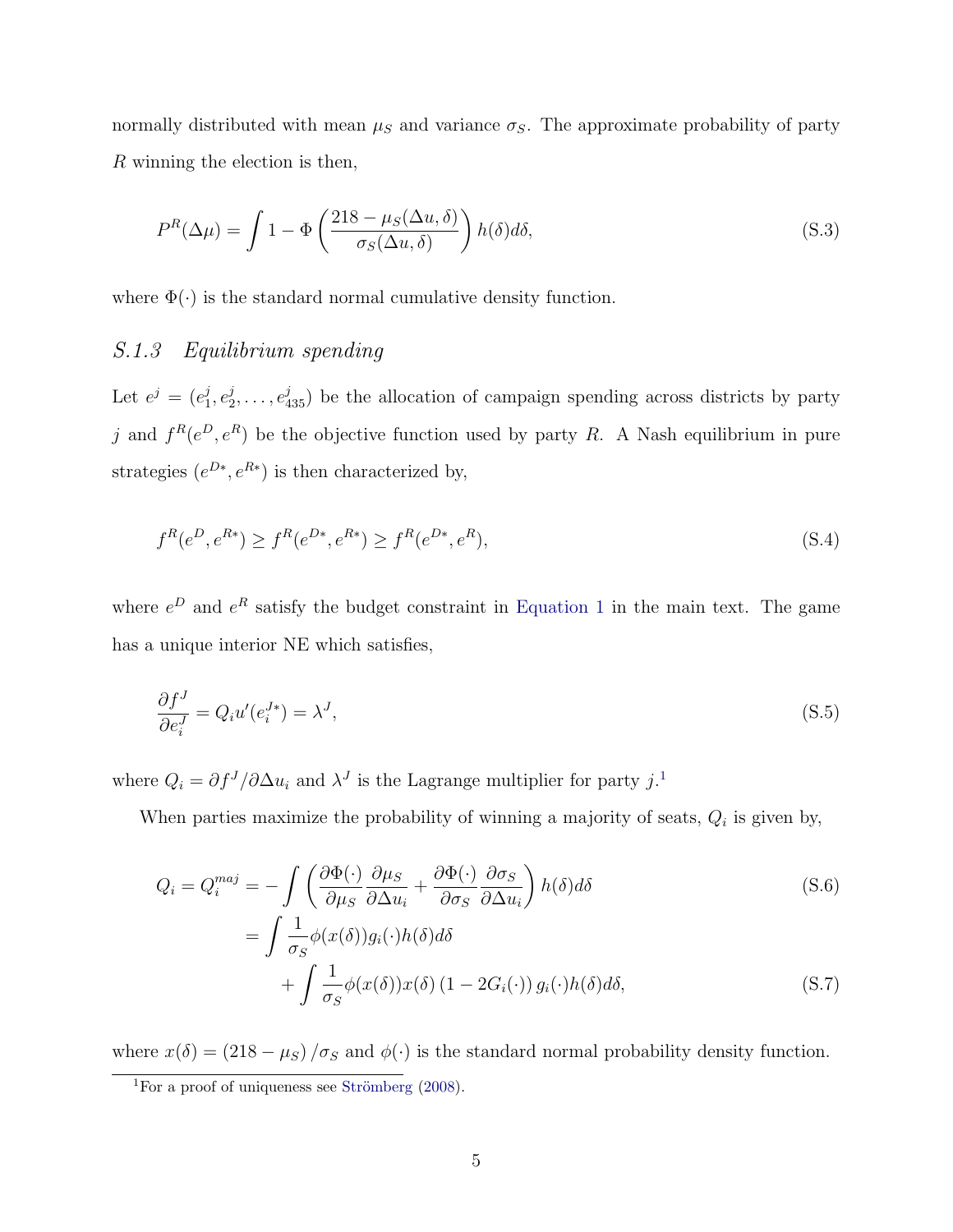# S.2 Data

The main text requires data for three separate analyses. First, forecasting variables are needed for the Bayesian hierarchical model. Second, both district and national polls are used for the Bayesian DLM. Third, campaign data is used to examine whether political parties donate in a manner consistent with the theoretical model. More information about these variables are provided in sections [S.2.1](#page-5-0)[-S.2.3.](#page-8-0) [Section S.2.4](#page-11-0) provides information on the sources used to collect the data.

### <span id="page-5-0"></span>S.2.1 Forecasting Variables

The regression forecast includes variables (and error terms) at the national and district level.<sup>[2](#page-5-1)</sup> Forecasts are made during August of each election year using post 1980 data so all variables are measured before September 1st.

The primary dependent variable is the Democratic share of the two-party vote. This is not the only possible choice for the response variable but it is frequently used in the literature. Other choice that are essentially identical include the incumbent party's share of the vote or the margin of victory for the incumbent candidate.

House elections are highly persistent from one election to the next so they can be predicted quite accurately using only the lag of the two-party vote. The lag is unavailable without substantial re-aggregation in redistricting years so, as is common in the literature, the analysis excludes years ending in  $2<sup>3</sup>$  $2<sup>3</sup>$  $2<sup>3</sup>$ . The lagged vote is tied in many respects to individual candidates and is not surprisingly a much stronger predictor of the vote when incumbents are running for re-election than in open-seats [\(Gelman and Huang](#page-35-0) [2008\)](#page-35-0). The model consequently includes the lag of the presidential vote in each district in addition to the lag of the House vote. The presidential vote is subtracted from the nationwide presidential vote

<span id="page-5-1"></span><sup>2</sup>Regional variables were also considered but they did not improve the fit of the model and only increased model complexity.

<span id="page-5-2"></span><sup>3</sup>Examples of other studies that deal with redistricting years in this manner include [Gelman and King](#page-35-1) [\(1990\)](#page-35-1), [Gelman and Huang](#page-35-0) [\(2008\)](#page-35-0), and [Kastellec, Gelman and Chandler](#page-35-2) [\(2008\)](#page-35-2).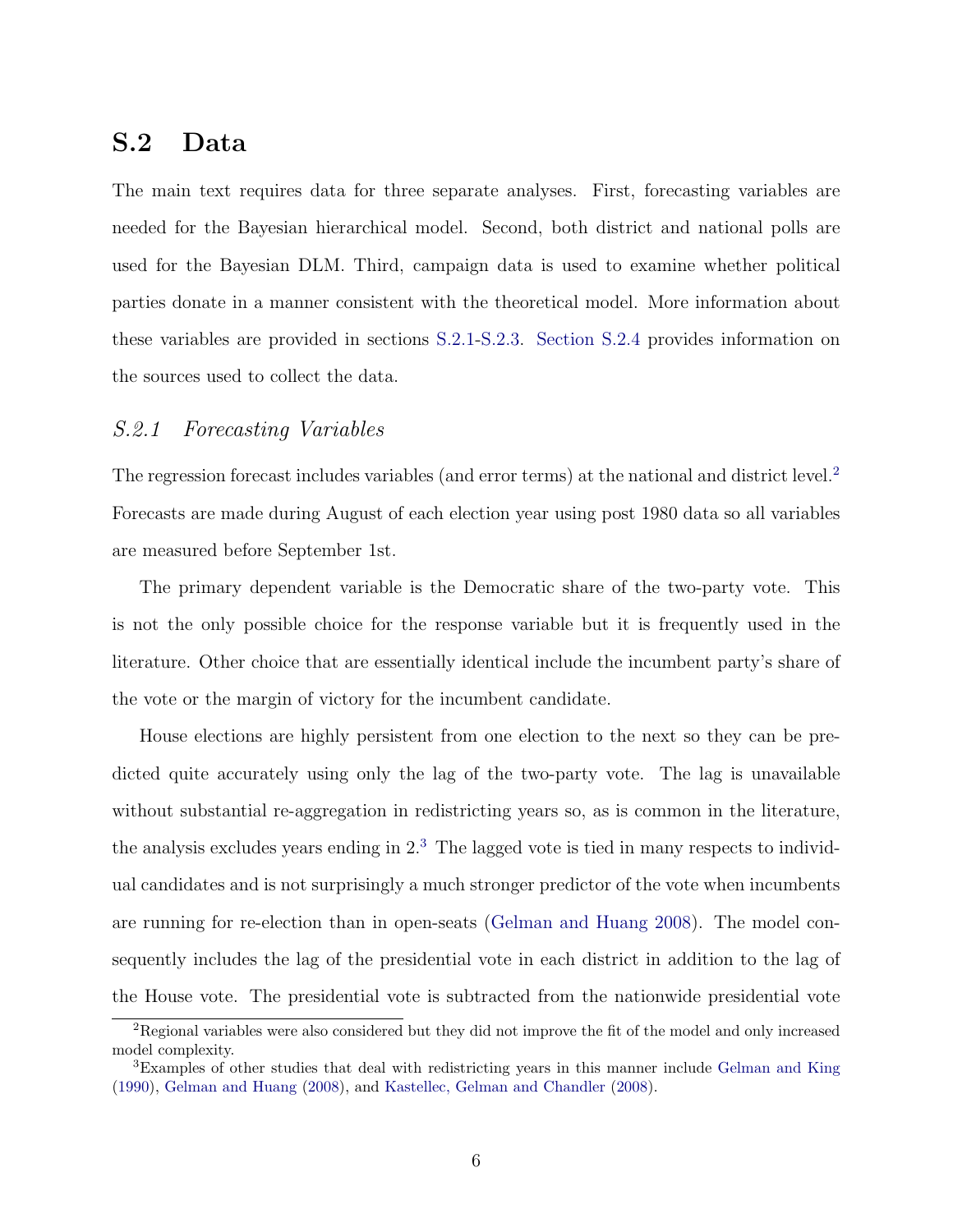to control for national trends and can be interpreted as a measure of the degree to which a district leans toward one party or another.<sup>[4](#page-6-0)[5](#page-6-1)</sup>

One of the largest and most consistent findings in the political science literature on American elections is that, all else equal, incumbent candidates receive more votes than challengers [\(Ansolabehere and Snyder Jr](#page-35-3) [2002;](#page-35-3) [Gelman and King](#page-35-1) [1990;](#page-35-1) [Gelman and Huang](#page-35-0) [2008;](#page-35-0) [Lee](#page-35-4) [2001\)](#page-35-4). To model this incumbency effect, I use the variable, Incumbent, which is equal to 1 if the incumbent is a Democrat,  $-1$  if the incumbent is a Republican and 0 if there is no incumbent running.  $+1, 0, -1$  variables are used repeatedly in the analysis and are always equal to  $+1$  for Democrats and  $-1$  for Republicans; they should be thought of as dummy variables that are constrained to have the same impact on the vote for both Democratic and Republican candidates (recall that the dependent variable is the Democratic candidate's share of the two-party vote).

Since more experienced candidates tend to do better at the polls, I include two  $+1,0,-1$ experience variables: Freshman incumbent and Previous office holder. Freshman incumbent is equal to  $+1(-1)$  if a Democratic (Republican) incumbent was elected for the first time in the previous election and 0 otherwise. Previous office holder is equal to  $+1$  or  $-1$  if a Democrat or Republican challenger had previously held office and was running against either an incumbent or a challenger without previous experience; it is equal to 0 in all other situations including open seats in which both candidates had previous political experience.

The model also accounts for the ideology of candidates relative to the ideology of voters in their districts. Candidate ideology is measured using the first dimension DW-nominate score—which measures the political ideology of candidates and ranges on a liberal-conservative scale from -1 to 1. A measure of district ideology on the same scale as the DW-nominate score was created by taking a weighted average of the DW-nominate scores of the most recent

<span id="page-6-0"></span><sup>&</sup>lt;sup>4</sup>This variable is very similar to the Cook Partisan Voting Index (Cook PVI), which compares the twoparty vote in the past two presidential elections to the nation's average share of the same presidential vote. The main difference is that I only include the previous presidential election because of redistricting.

<span id="page-6-1"></span><sup>5</sup>Models that interacted both the lagged vote and the centered presidential vote with whether incumbents were running were also considered, but did not improve the fit of the model.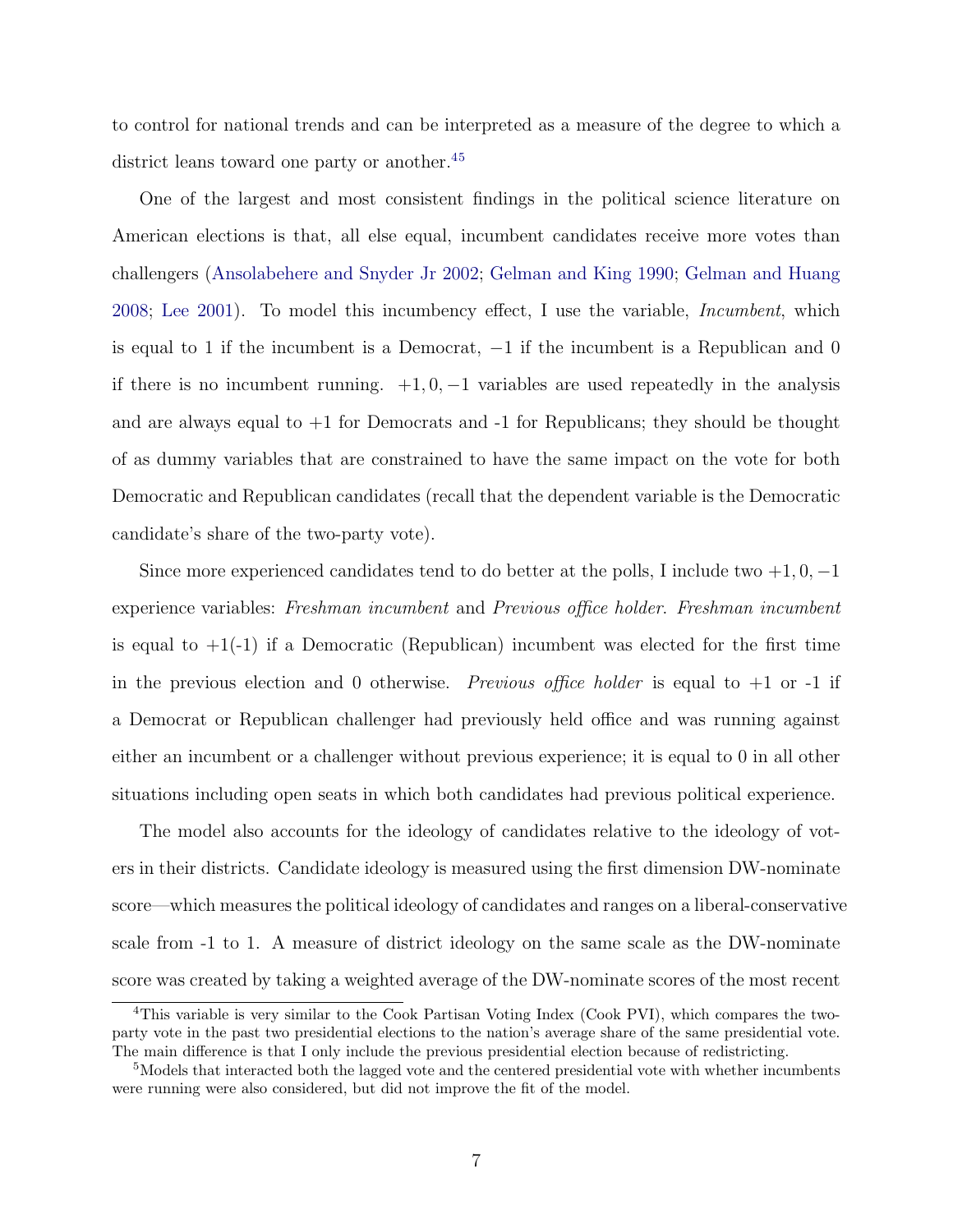presidential candidates for each party, with weights equal to each party's share of the district two-party vote in the most recent presidential election.<sup>[6](#page-7-1)</sup> The variable used in the model, Relative 1st dimension DW-nominate score, is the DW-nominate score minus the district ideology score.<sup>[7](#page-7-2)</sup> In incumbent districts, this variable will have a positive sign if candidates do better at the polls when they have more moderate voting records (perhaps because they appeal more to independent voters), conditional on winning the primary election. In open seats, this variable will be positive if voters tend to elect a Democratic candidate when the previous candidate(s) had a conservative voting record and a Republican candidate when the previous candidate(s) had a liberal voting record.<sup>[8](#page-7-3)[9](#page-7-4)</sup>

The model also includes three nationwide variables: the president's average August approval rating, the August generic ballot, and an indicator variable for whether the election is being held in a midterm year.<sup>[10](#page-7-5)</sup> The *August generic ballot* variable is an average of generic ballot polls in the month of August in each election year. Both the variable, *midterm elec*tion and the variable, August presidential net approval rating are multiplied by  $+1$  if the president is a Democrat and -1 if Republican. The impetus for midterm election is previous research showing that the party of the president usually loses seats during midterm election (e.g. [Erikson](#page-35-5) [1988\)](#page-35-5).

Summary statistics for these variables are presented in [Table S.1.](#page-23-1) Variables rarely exceed one in absolute value and are thus on a similar scale to the dependent variable.

<span id="page-7-1"></span><span id="page-7-0"></span><sup>&</sup>lt;sup>6</sup>Michael Dukakis does not have a DW-nominate score so his ideology was imputed using the mean score among Democratic presidential candidates between 1980 and 2010.

<span id="page-7-2"></span><sup>7</sup>This variable outperformed another variable which interacted the absolute value of the DW-nominate with the party controlling the seat, suggesting that voting moderation is more strongly associated with higher vote shares than a candidate's ideological distance from the ideology of his or her voters.

<span id="page-7-3"></span><sup>&</sup>lt;sup>8</sup>In open districts, the DW-nominate score is equal to the average DW-nominate score among all representatives in the previous Congress. Most districts only have one representative per congressional session but certain events such as deaths create scenarios in which this is not the case.

<span id="page-7-4"></span><sup>&</sup>lt;sup>9</sup>In OLS regressions, the coefficient on the interaction of the relative DW-nominate score variable with whether a seat is open is essentially zero, implying that the effect of the variable does not differ by whether a seat is open or not.

<span id="page-7-5"></span><sup>10</sup>A variable including second quarter GDP was also considered but it was not statistically or economically significant.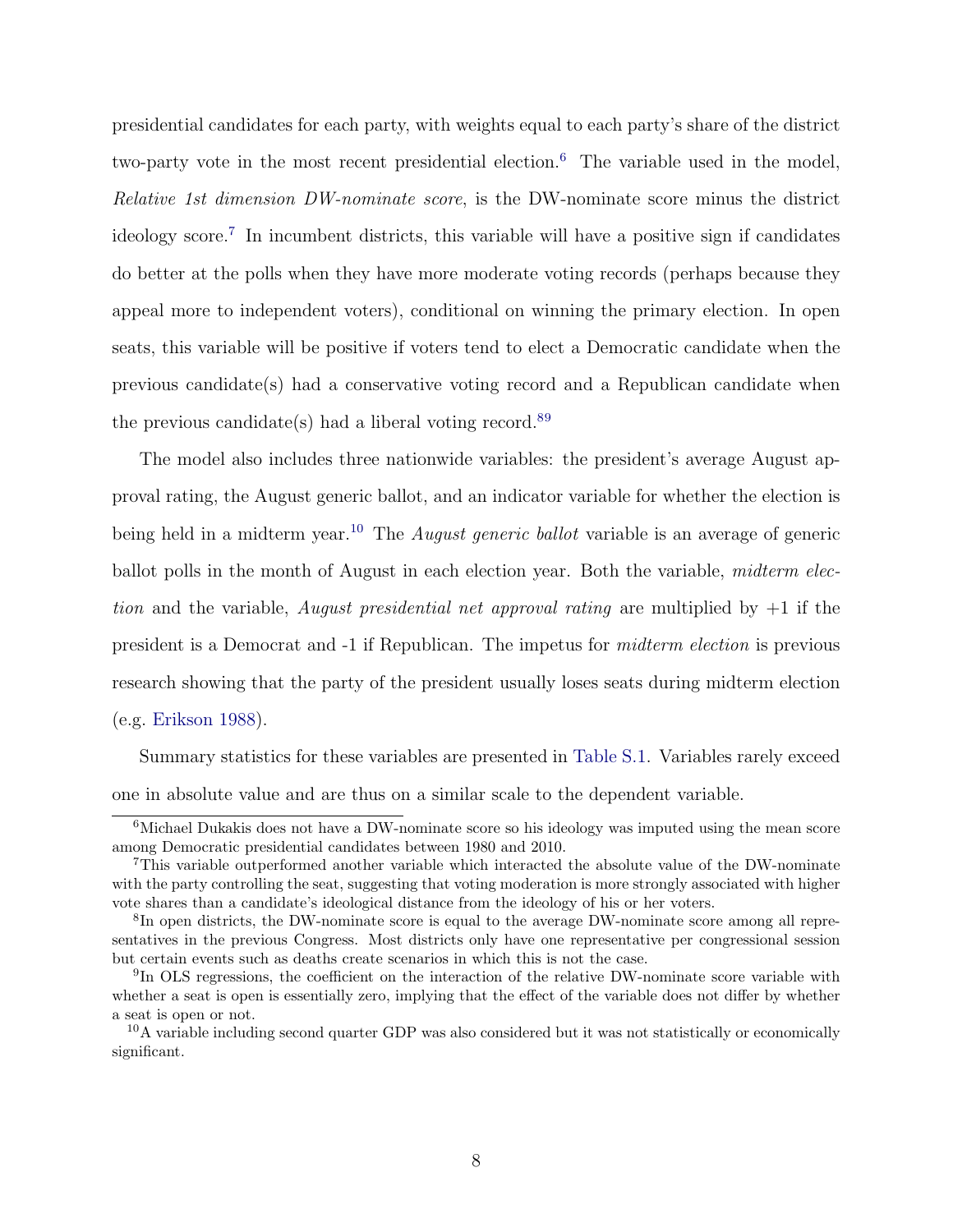### S.2.2 Polling Data

A steady stream of polls asking about the generic congressional vote during the 2010 election were released starting as early as December of 2008. All told, the website [Real Clear Politics](http://www.realclearpolitics.com/) gathered 270 polls published by 30 different polling organizations over 670 days with the last poll conducted 4 days prior to the November 2nd election.<sup>[11](#page-8-1)</sup> Most pollsters only published a few polls (median = 3.5), but the two most prolific pollsters, Rasmussen and Gallup, conducted 49% of all polls. The median sample size across surveys was 1600 and the average percentage of undecided respondents was 15%.

District polls were considerably less prolific. Polls were published by 113 different pollsters for 174 out of the 435 Congressional districts and the median number of polls per district in districts with at least 1 poll was 3. The median sample size for these polls was 400.

[Figure S.1](#page-25-1) provides summaries of the frequencies at which district polls were fielded. As shown in panel (a) of the figure, polls were considerably more prevalent in close races (those in which the final vote share was close to 0.5), although few to no polls were published in some close races. This is important for forecasting the election because it means that the districts that are the most difficult to predict are the ones that have the most polling data. This matters for optimal spending as well since it reduces uncertainty about the closeness of a race and provides parties with more information about which districts to target when attempting to influence the election.

Panel (b) shows the cumulative number of polls during each day of the campaign. Nearly 2/3 of the polls were fielded after the start of September, when the rate of polling began accelerating quickly. This temporal pattern is consistent with the monthly pattern in contributions (see [Section S.2.3\)](#page-8-0), suggesting that the final two months of campaigns capture the most crucial moments.

<span id="page-8-1"></span><span id="page-8-0"></span><sup>&</sup>lt;sup>11</sup>Polls are typically conducted over multiple days. I consider the poll date to be the midpoint between the start and end date of polling (when the poll is conducted over an even number of days I use the median day closest to the start day).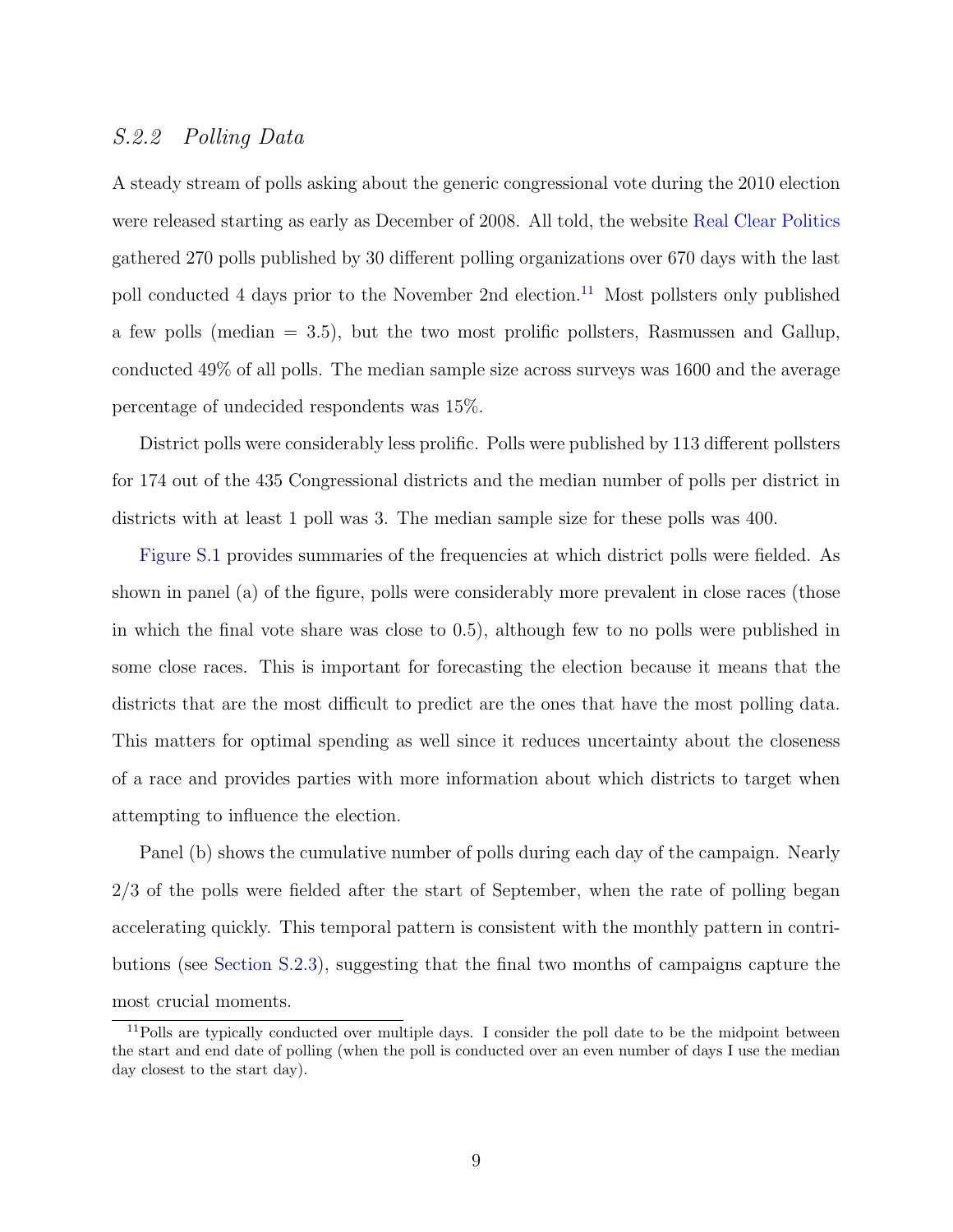### S.2.3 Campaign Spending

House candidates receive funds from three primary sources: party committees, PACs, and individuals.[12](#page-9-0) Campaign donors can, in turn, spend on the behalf of candidates by either making a direct contribution, a coordinated expenditure, or an indirect expenditure for or against a candidate.[13](#page-9-1) Independent expenditures are not limited by law but cannot be coordinated with campaigns. By contrast, direct contributions and coordinated expenditures can be coordinated with a campaign but are limited by federal law.[14](#page-9-2)

Although campaign fund-raising is a year-round endeavor for political candidates, it follows a cyclical pattern and increases as election day nears. This is shown in [Figure S.2,](#page-26-0) which plots average daily spending by PACs in election years by month across the 2000 -2010 elections. Expenditures are fairly constant from January until August and then jump considerably in September before peaking at around \$4 million dollars per day in October and then decreasing slightly in November.[15](#page-9-3)

Political parties are the focus of this paper, so it is worth examining the spending patterns of party committees in detail. The official campaign arms of the Democratic and Republican party in the House are the Democratic Congressional Committee (DCCC) and the National Republican Congressional Committee (NRCC). The principal goal of these organizations is to assist House candidates and help elect them to Congress. Direct contributions and coordinated expenditure are severely limited by contributions limits, so almost all spending is made independently of candidates. The Democratic National Committee (DNC) and Republican National Committee (RNC) sometimes spend money on House candidates as

<span id="page-9-0"></span><sup>12</sup>Organizations—such as firms, unions or trade associations—that wish to spend money to influence federal elections must create a separate source of funds known as a PAC.

<span id="page-9-1"></span> $13A$  common example of an independent expenditure is a TV advertisement praising a candidate or criticizing an opponent. Before 2010, corporations and unions could only fund independent expenditures from their PACs; however in 2010, the U.S. Supreme Court ruled in Citizens United v. Federal Election Commission that corporations and unions could use their own treasuries to raise money for independent expenditures.

<span id="page-9-2"></span> $14$ Coordinate expenditures, are, as the name suggests, expenditures made on the behalf of campaigns that can be discussed with the campaign.

<span id="page-9-3"></span><sup>&</sup>lt;sup>15</sup>November expenditures only include spending that occurred prior to election day. Between 2000 - 2010, the latest election occurred on November 7th.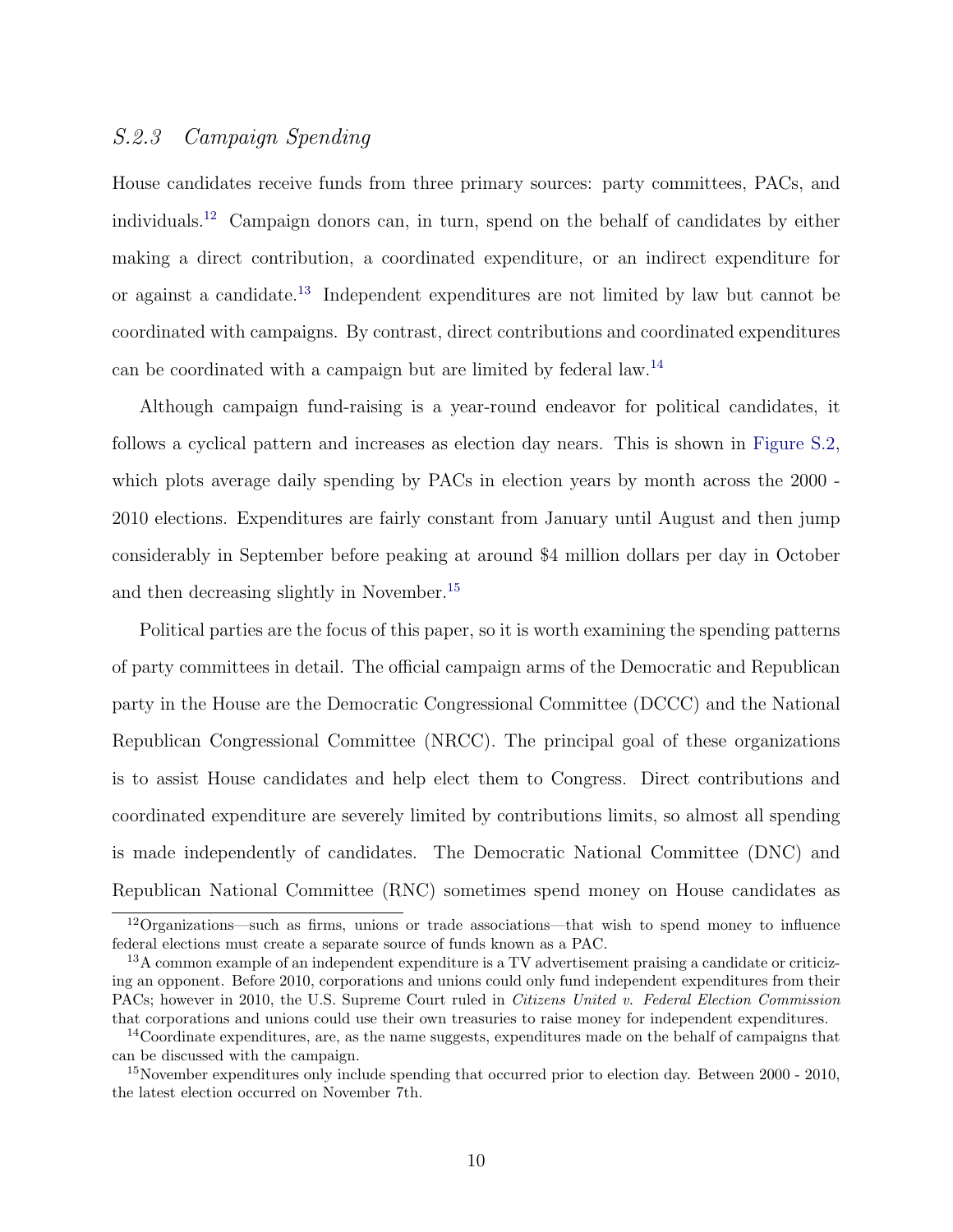well, but the amount is very small compared to the amount spent by the DCCC and NRCC.

While the national party committees have clear incentives to maximize the electoral success of their respective parties, it is unclear whether other organizations share this same goal. [Herrnson](#page-35-6) [\(2009\)](#page-35-6) has argued that the reach of political parties extends considerably further than with the national party committees. He views parties as multilayered coalitions that include actors not usually considered as components of the party. I adopt this classification scheme and separate parties into three separate categories: national party committees, party-connected committees, and allied PACs.

The national party committees are the DCCC, NRCC, DNC and RNC. Party-connected committees consist of state and local party committees, candidate committees, and House candidate's leadership PACs. These committees have incentives to adopt spending strategies based on private or local goals, but [Herrnson](#page-35-6) [\(2009\)](#page-35-6) argues that they attempt to advance their party's collective goals as well. Spending by state and local party committees is also tied to the desires of the national parties because a significant portion of their receipts come from transfers from the DNC and RNC.[16](#page-10-0) Finally, following [Herrnson](#page-35-6) [\(2009\)](#page-35-6), I consider allied PACs to be PACs that spend over 90% of their funds on one party's candidates.

Post-August spending for these groups and other non-aligned PACs are shown in [Ta](#page-24-0)[ble S.2.](#page-24-0) The table reports spending per district averaged over all non-redistricting year elections from 2000 - 2010. The national party committees spend considerably more than all other groups as national party committee spending is between 45 and 50 percent of all PAC and party spending for both the Democratic and Republican parties. Allied PACs and other non-aligned PACs are the next largest spenders. PACs are considerably more likely to be allied with Democrats than Republicans, although spending by non-aligned PACs is similar for both Republican and Democratic candidates. Spending by party-connected committees makes up less than 10% of total PAC and party committee spending, making them the least prolific spending group. In total, slightly more is spent on Democrats than Republicans.

<span id="page-10-0"></span><sup>&</sup>lt;sup>16</sup>The state and local party committees receive most of their funds from individual contributions and transfers from affiliated party committees.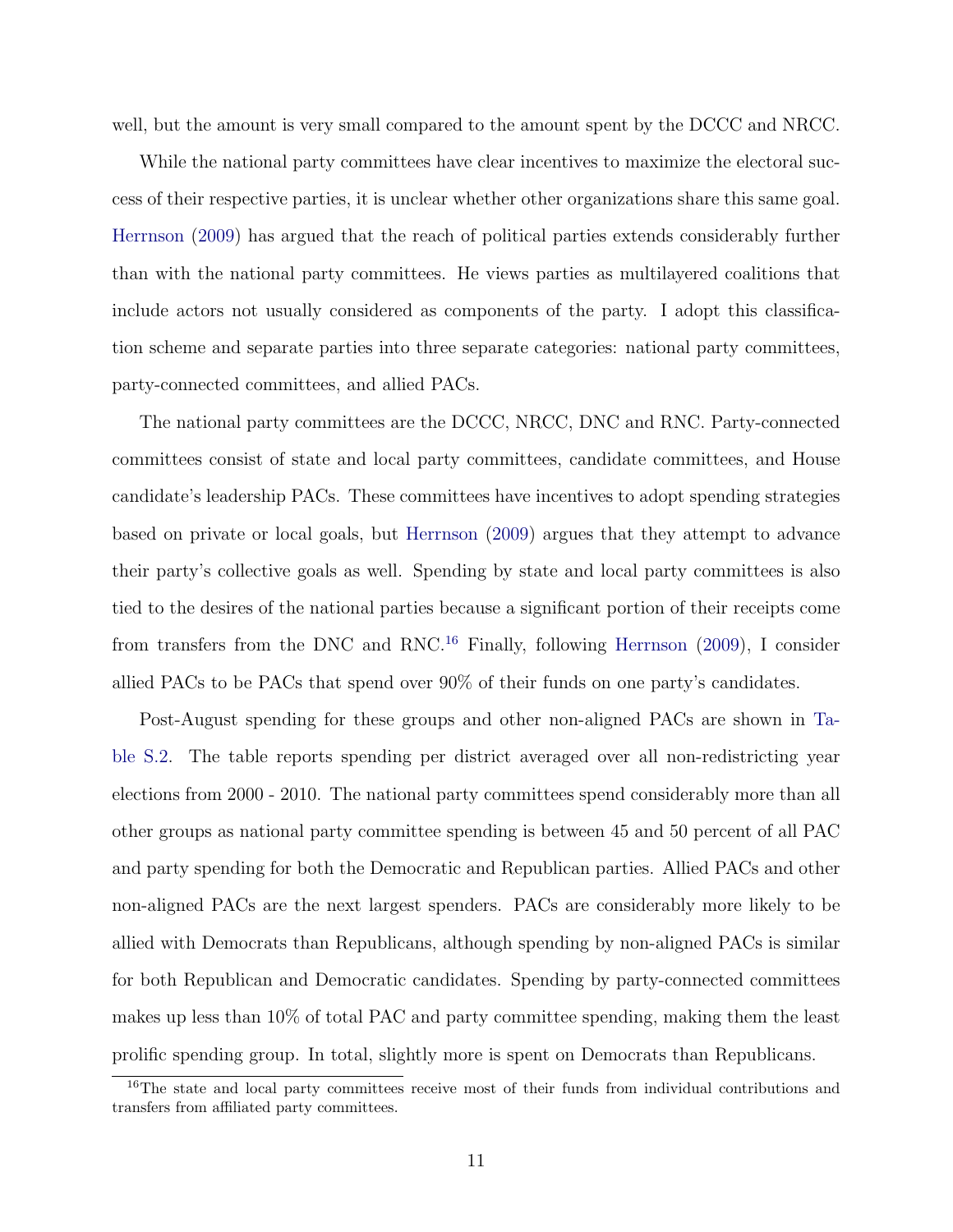Candidates also receive a large percentage of their funds from individuals. Contributions from individuals donating over \$200 are itemized but contributions from smaller donors are not. During the 2009 - 2010 election cycle, only 0.26% of the U.S. population gave more than \$200, but total contributions for these individuals summed to \$1.9 billion while contribu-tions from all other individuals were only \$1.1 billion.<sup>[17](#page-11-3)</sup> Individuals who donated over \$200 spent \$99, 189.29 and \$101, 575.8 per district on Democratic and Republican candidates after August 31st in non-redistricting years from 2000 - 2010 respectively. Since contributions for individuals who donated less than \$200 are not itemized, I cannot make a comparable calculation for donations from these individuals. However, if one assumes that spending on House candidates mirrors total spending, then contributions from small donors should have totaled around \$58,000.<sup>[18](#page-11-4)</sup> Total PAC and party committee spending on House candidates is therefore larger than spending from individuals and the national party committees are the largest single source of funds for House candidates.

### <span id="page-11-0"></span>S.2.4 Data Sources

#### <span id="page-11-1"></span>S.2.4.1 Gary Jacobson Data

Data on House elections from 1946 - 2012 were generously provided by Gary Jacobson. The Gary Jacobson data provide district level information including the Democrat's share of the two party vote in both House and presidential elections, whether an incumbent is running for reelection (and the party of the incumbent), and whether a challenger has previously held office.

#### <span id="page-11-2"></span>S.2.4.2 DW-Nominate Score

The data is available for download at <http://www.voteview.com/dwnominate.asp>. The DW-nominate scores are the first dimension scores originally developed by Keith Poole and

<span id="page-11-4"></span><span id="page-11-3"></span><sup>17</sup>See <https://www.opensecrets.org/bigpicture/>.

<sup>&</sup>lt;sup>18</sup>Individuals donating less than \$200 spent \$1.1 billion/\$1.9 billion  $\approx 0.58$  as much as larger donors in 2010. These larger donors, in turn, spend around \$100,000 per district so smaller donors likely spent close to  $0.58 \cdot \$100,000 \approx \$58,000$ .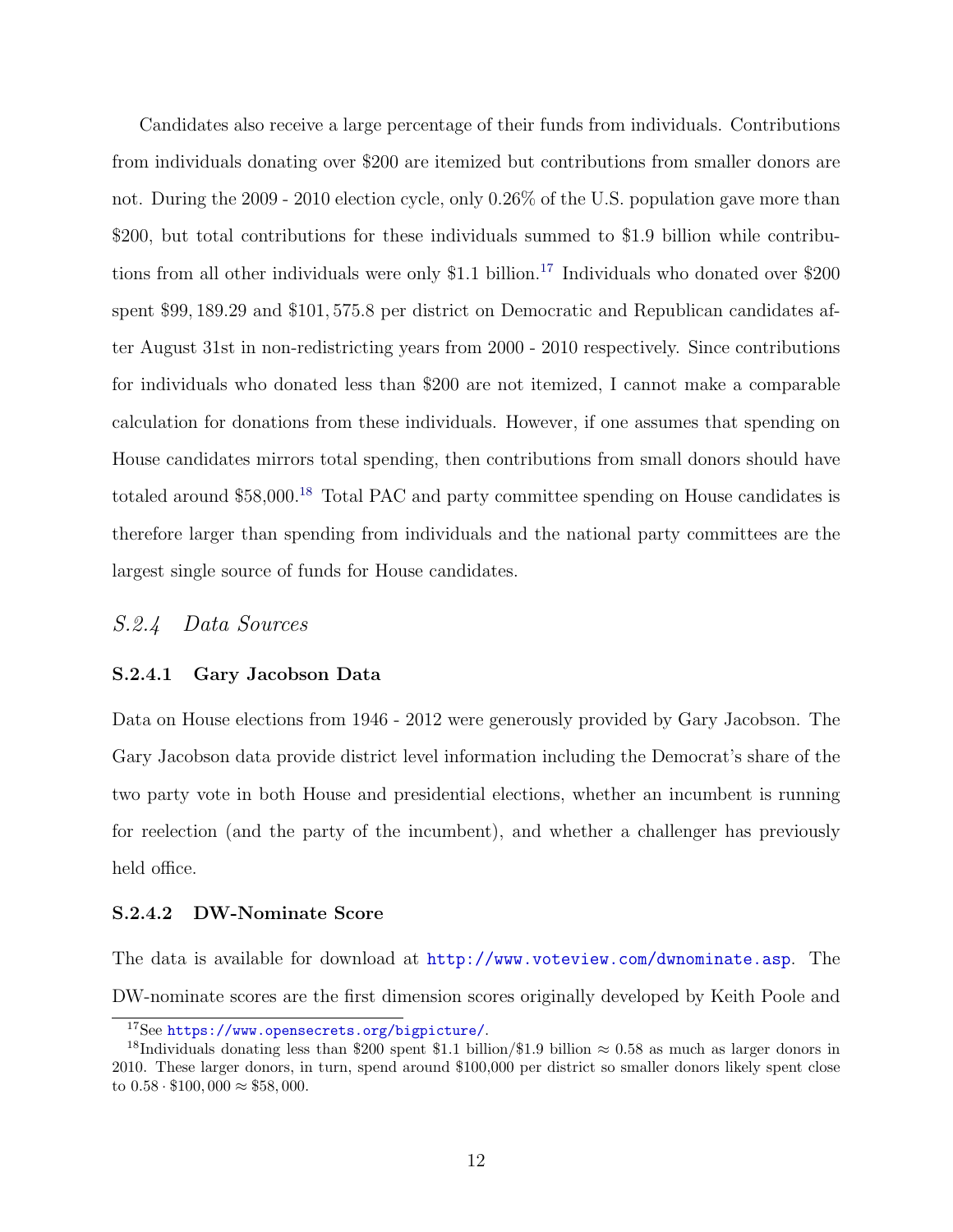Howard Rosenthal, which can be interpreted as the liberal-conservative divide in modern politics [\(Poole and Rosenthal](#page-36-1) [1997,](#page-36-1) [2011\)](#page-36-2).

#### <span id="page-12-0"></span>S.2.4.3 Congressional Committee Data

Data on the committee assignments of members of Congress from each district are from [\(Stewart III and Woon](#page-36-3) [2015\)](#page-36-3).

### <span id="page-12-1"></span>S.2.4.4 National Variables

Second quarter GDP: The percent change in U.S. GDP from one quarter to the next in chained 2009 dollars was considered but not used in the final hierarchical model. It is available for download from the Bureau of Economic Analysis at [http://www.bea.gov/](http://www.bea.gov/national/index.htm) [national/index.htm](http://www.bea.gov/national/index.htm).

<span id="page-12-2"></span>Presidential net approval rating: Approval ratings were scraped from president specific webpages with available at [http://www.ropercenter.uconn.edu/CFIDE/roper/presidential/](http://www.ropercenter.uconn.edu/CFIDE/roper/presidential/webroot/presidential_rating.cfm) [webroot/presidential\\_rating.cfm](http://www.ropercenter.uconn.edu/CFIDE/roper/presidential/webroot/presidential_rating.cfm). The net approval ratings is the percentage of survey respondents who approve of the president minus the percentage who disapprove. The ratings are based on polls conducted by various polling organizations multiple times each month. Generic congressional ballot: Gallup polls were searched for and downloaded using the iPOLL Databank at [http://www.ropercenter.uconn.edu/data\\_access/ipoll/ipoll.html](http://www.ropercenter.uconn.edu/data_access/ipoll/ipoll.html). There were two main survey questions of interest that were typically worded as "If the elections for Congress were being held today, which party's candidate would you vote for in your Congressional district" and "As of today, do you lean more toward". I consider a respondent to favor a particular party if they say they would vote for that party or they lean more toward that party. Although a sample of likely voters is preferred, Gallup does not include the data used to estimate a likely voter sample, so I use a registered voter sample instead. Survey results for this question are more difficult to obtain than presidential approval ratings since each poll must be searched for individually so I consequently restrict the generic ballot questions to those asked by Gallup in August (the month the forecast is being made).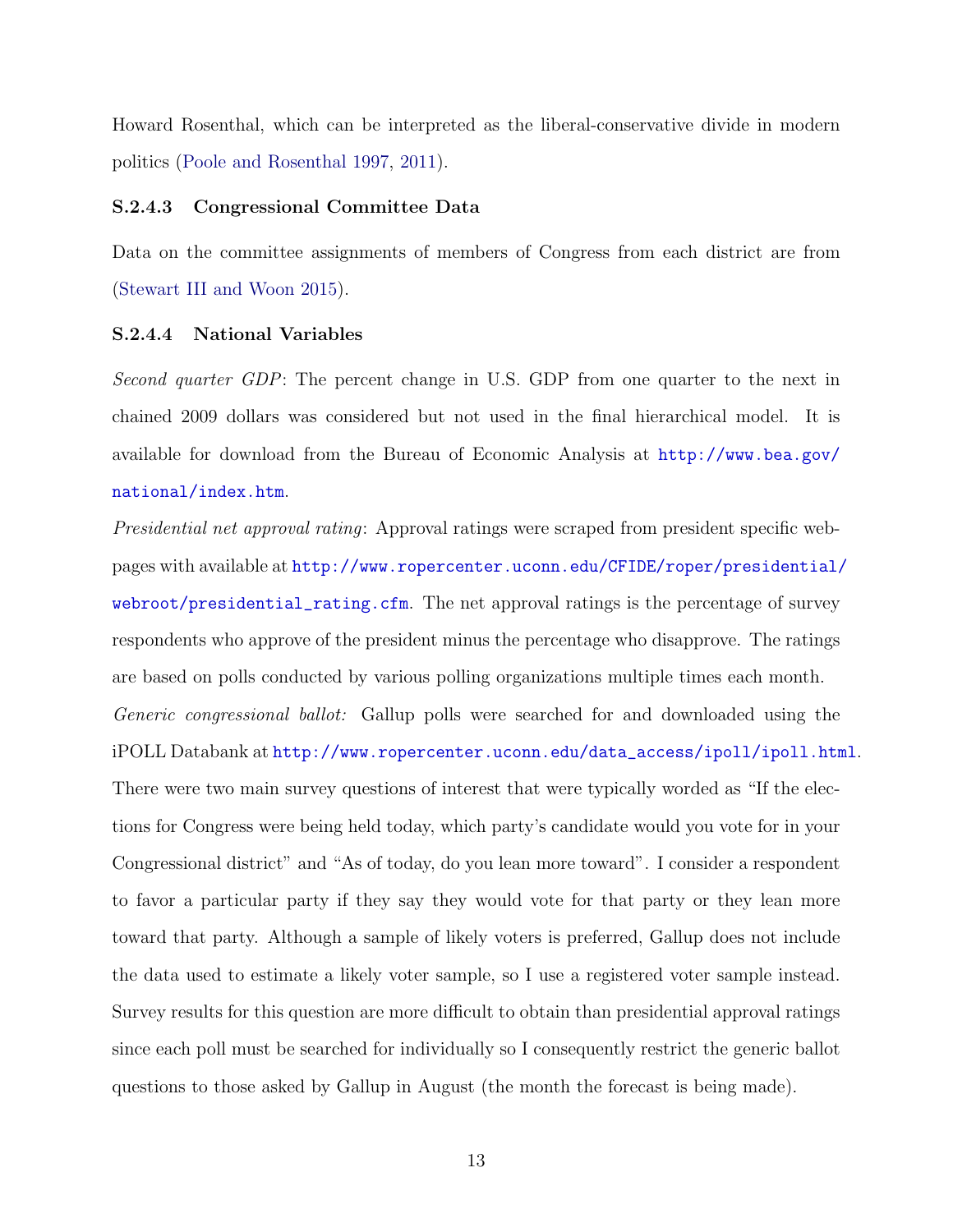#### S.2.4.5 Spending Data

Data on campaign spending are from the campaign finance data provided by the Center for Responsive Politics (CRP) (<https://www.opensecrets.org/>). CRP obtains the campaign finance data from the Federal Election Commission and adds value to it by cleaning and categorizing the data. Spending to specific candidates is from the "PAC" table and the "Indivs" table which contain itemized spending data for PACs and individuals contributing over \$200 respectively.[19](#page-13-3) The data can be separated by date, individual employer, and PAC type. Information on the districts of specific candidates is linked to these tables with the "Cands" table, which provides information on each candidate.

#### <span id="page-13-0"></span>S.2.4.6 House Polls

The district polls are all of those used by the New York times to forecast the 2010 House election and were scraped from <http://elections.nytimes.com/2010/forecasts/house>. National polls were scraped from the website <http://www.realclearpolitics.com/> and include all polls listed for the generic congressional vote. Each poll contains the date that the poll was taken, its sample size, and the proportion of respondents favoring the Democrat and Republican candidate.

# <span id="page-13-1"></span>S.3 Dynamic Linear Model

### <span id="page-13-2"></span>S.3.1 Posterior distribution

The Kalman filter is used to estimate the posterior distribution of forecasts of both the national vote and the relative district vote. For example, the mean and variance of the latent state in district i on day t given polls up to day  $t$ ,  $Y_{1:t}$  are,

$$
m_{it} = E(\xi_{it}|Y_{1:t}) = \left[\frac{m_{i,t-1}}{C_{i,t-1} + \sigma_{\xi}^2} + \sum_{l \in \mathcal{P}_{it}} \frac{d_l}{\sigma_l^2}\right] \cdot C_{it},
$$
\n(S.8)

<span id="page-13-3"></span><sup>19</sup>Contributions from party committees are included in the PAC table.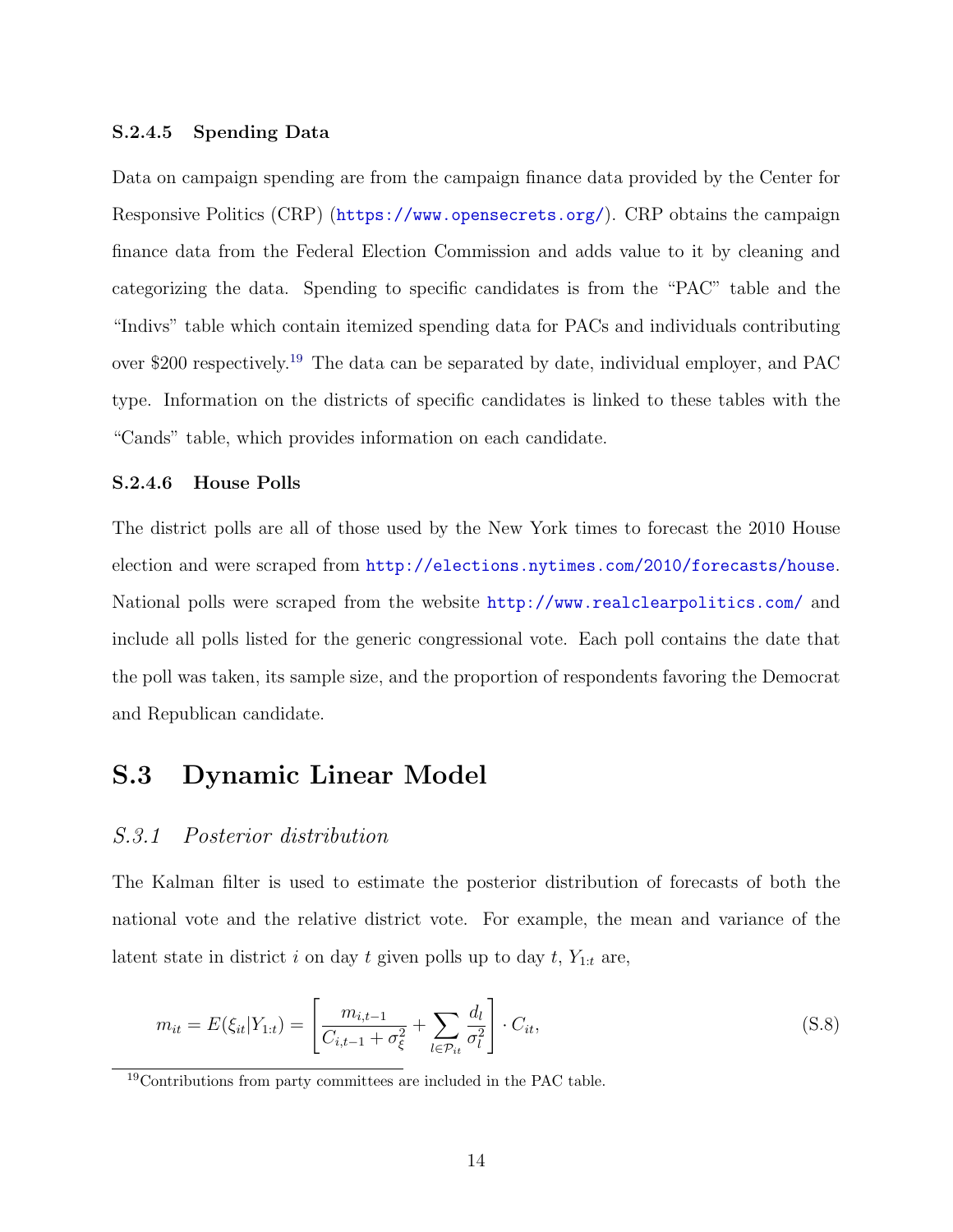$$
C_{it} = \text{Var}(\xi_{it}|Y_{1:t}) = \left[\frac{1}{C_{i,t-1} + \sigma_{\xi}^2} + \sum_{l \in \mathcal{P}_{it}} \frac{1}{\sigma_l^2}\right]^{-1},\tag{S.9}
$$

where  $\mathcal{P}_{it}$  refers to the set of all polls published for district i on day  $t^{20}$  $t^{20}$  $t^{20}$ . The mean of  $\xi_{it}$  is thus a weighted average of its mean on the previous day,  $m_{i,t-1}$  and the deviation of all new polls from national opinion,  $\sum_{l \in \mathcal{P}_{it}} d_l$ , with weights proportional to their respective precisions. The precision of each poll is equal to the inverse of its sampling error and the precision of  $m_{t-1}$  is the inverse of the sum of its variance and error in the movement of the states from one period to the next. The variance of  $\xi_{it}$  is the inverse of the poll precision plus the prior  $(m_{t-1})$  precision. The interpretation for  $\mu_t$  is identical except that new estimates are a weighted average of prior states and new polls less the democratic bias of the polling firm (i.e.  $y_k - \delta_{j[k]}$ ).

The relative weights received by the regression forecasts and the polls depend largely on the number of days until the election. For instance, due to the random walk assumption, the precision of  $\mu_{T-1}$  for a forecast of the national vote made on day t' is equal to  $1/ [C_{i,t'} + (T-t') \cdot \sigma_{\mu}^2]$ , which is linearly decreasing in time and in the day to day movements of the states. It follows that the regressions receives more weight when the election day is far away and when there is more movement in the polls.

### <span id="page-14-0"></span>S.3.2 DLM Form

#### <span id="page-14-1"></span>S.3.2.1 National Model

Let  $K_t$  be the numbers of polls published on day t and J be the number of polling firms. Then, equations 14 and 15 from the main text can be written in the form,

<span id="page-14-3"></span>
$$
Y_t = F_t \theta_t + A_t \Lambda_{(K_t \times 1)(1 \times 1)} + v_t, \ v_t \sim N(0, V_t)
$$
\n
$$
(S.10)
$$

<span id="page-14-2"></span><sup>&</sup>lt;sup>20</sup>There is almost never more than one poll for a given district and time period of a reasonably short duration (such as two weeks). For national elections, there are almost always multiple polling firms surveying on a given day or time period.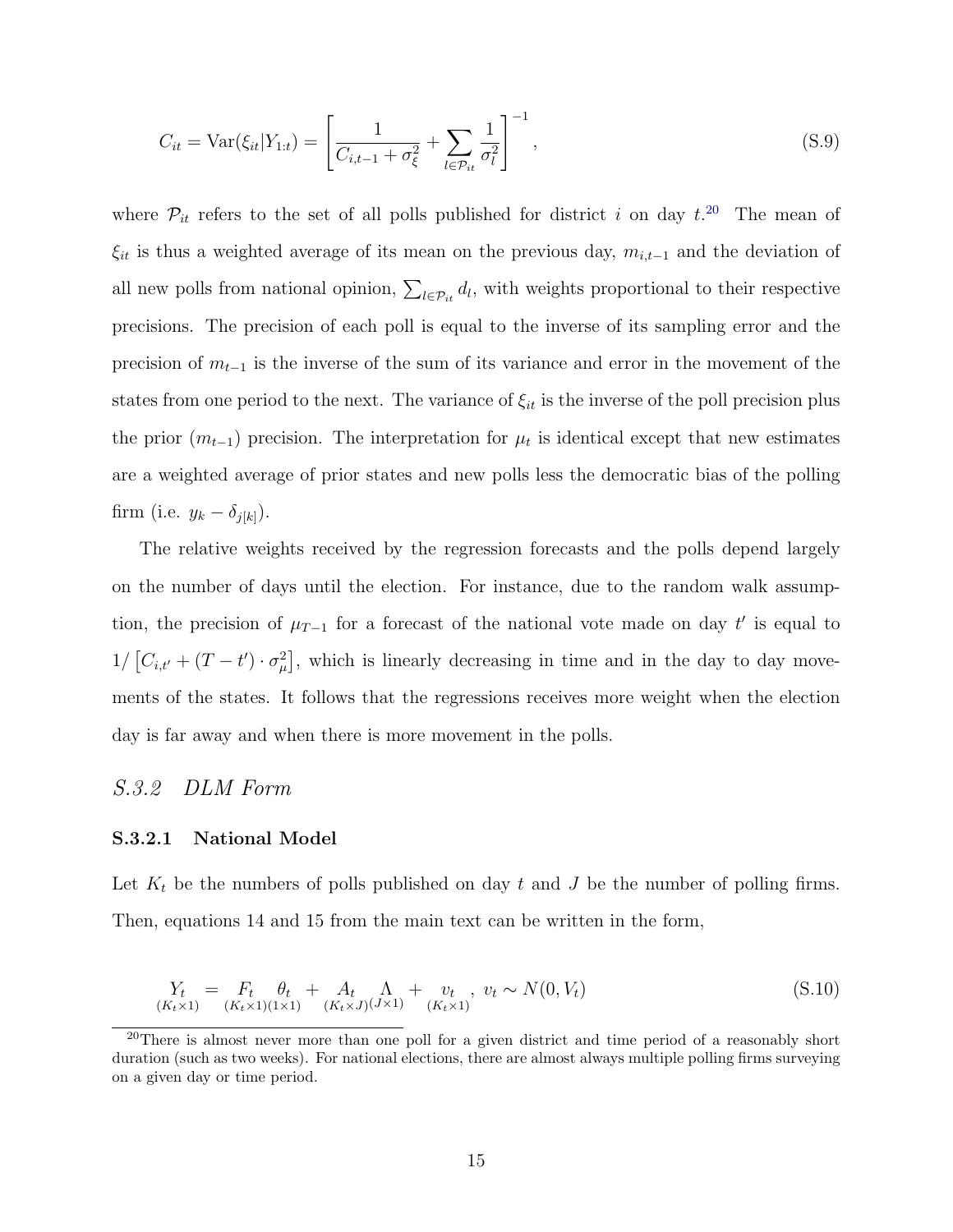<span id="page-15-3"></span>
$$
\begin{aligned} \theta_t &= G \, \theta_{t-1} + w_t \, , \, w_t \sim N(0, W), \\ \text{(1×1)} \, \text{(1×1)} \, \text{(1×1)} \, \end{aligned} \tag{S.11}
$$

where  $Y_t$  is a column vector of all polls published at time t,  $F_t$  is a column vector of 1's,  $A_t$  is a matrix of binary indicators equal to 1 if polling firm j published the kth poll and 0 otherwise,  $G = 1$ ,  $\theta_t = \mu_t$ ,  $\Lambda = [\lambda_1 \lambda_2 \cdots \lambda_J]^T$ ,  $V_t$  is a  $K_t \times K_t$  diagonal matrix with  $\sigma_k^2$ along the diagonal and  $W = \sigma_{\mu}^2$ . [Equation S.10](#page-14-3) is known as the observation equation while [Equation S.11](#page-15-3) is known as the state equation.

### <span id="page-15-0"></span>S.3.2.2 District Model

Let m be the number of districts with polling data and  $L_t$  be the numbers of polls published on day t. Then, equations 16 and 17 from the main text can be written in the form,

<span id="page-15-4"></span>
$$
Y_t = F_t \theta_t + v_t, \quad v_t \sim N(0, V_t) \tag{S.12}
$$
\n
$$
(L_t \times 1) \quad (L_t \times m)(m \times 1) \quad (L_t \times 1)
$$

<span id="page-15-5"></span>
$$
\theta_t = G_{(m \times n)(m \times 1)} + w_t, \quad w_t \sim N(0, W),
$$
\n(S.13)

where  $Y_t$  is a column vector of all district polls less national opinion at time t,  $F_t$  is a matrix of binary indicators equal to 1 if poll l is from district  $m, G = I_m, \theta_t = [\xi_{1t} \xi_{2t} \cdots \xi_{mt}]^T$ ,  $V_t$ is an  $L_t \times L_t$  diagonal matrix with  $\sigma_l^2$  along the diagonal and  $W = \sigma_{\xi}^2$ .

### <span id="page-15-1"></span>S.3.3 Gibbs Sampler

#### <span id="page-15-2"></span>S.3.3.1 National Model

Using the DLM form, the joint posterior density of the states and variance parameters is,

$$
p(\theta_{1:T}, \sigma_{\mu}^2, \Lambda | Y_{1:T}, A_t, V_{1:T}) = \prod_{t=1}^{T} p(Y_t | \theta_t, \Lambda, A_t, V_t) \prod_{t=1}^{T} p(\theta_t | \theta_{t-1}, \sigma_{\mu}^2) \times p(\theta_0) p(\sigma_{\mu}^2) p(\Lambda).
$$
 (S.14)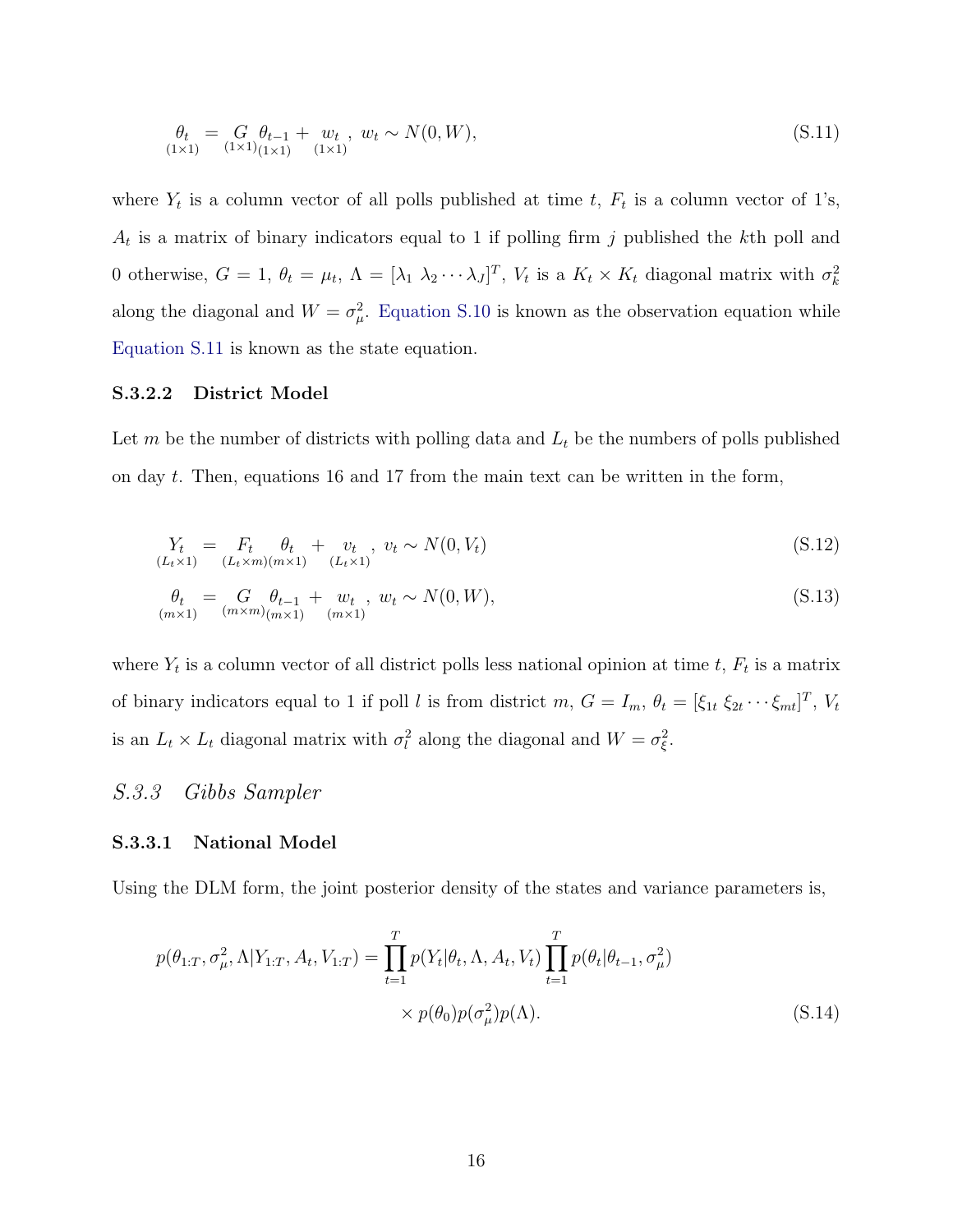The variance parameter,  $\sigma_{\mu}^2$ , is given an inverse gamma prior,  $p(\sigma_{\mu}^2) \sim IG(\alpha_{\mu}, \beta_{\mu})$  and the house effects,  $\Lambda$ , are given independent normal priors,  $p(\lambda_j) \sim N(0, \sigma_\lambda^2)$ . Using these priors and recalling that  $\theta_t = \mu_t$  and  $G_t = 1$ , the Gibbs sampler then proceeds as follows by drawing from the conditional distributions of the unknown parameters.

1.  $\sigma_{\mu}^2$ . The conditional distribution is,

$$
p(\sigma_{\mu}^2|\ldots) \propto p(\sigma_{\mu}^2) \prod_{t=1}^T p(\theta_t|\theta_{t-1}, \sigma_{\mu}^2)
$$
\n(S.15)

$$
\propto (\sigma_\mu^2)^{(\alpha_\mu - 1)} \exp\left[\frac{\beta_\mu}{\sigma_\mu^2}\right] (\sigma_\mu^2)^{T/2} \prod_{t=1}^T \exp\left[\frac{(\mu_t - \mu_{t-1})^2}{2\sigma_\mu^2}\right]
$$
(S.16)

$$
\propto \sigma_{\mu}^{2(\alpha_{\mu}+T/2-1)} \exp\left\{\frac{1}{\sigma_{\mu}^{2}}\left[\beta_{\mu}+\frac{1}{2}\sum_{t=1}^{T}(\mu_{t}-\mu_{t-1})^{2}\right]\right\},
$$
\n(S.17)

which is an inverse gamma distribution,

$$
p(\sigma_{\mu}^{2}|\ldots) \sim \mathcal{IG}\left(\alpha_{\mu} + T/2, \beta_{\mu} + \frac{1}{2}\sum_{t=1}^{T}(\mu_{t} - \mu_{t-1})^{2}\right).
$$
 (S.18)

2.  $\lambda_j$ . The conditional distributions for the House effects are normally distributed since both the prior and the likelihood are normal. Letting  $P_j$  refer to the set of polls published by firm  $j$  during the campaign and using standard results for conjugate normal models,  $\lambda_j$  is normal with mean,

$$
\left[\sum_{k \in \mathcal{P}_j} \frac{y_k - \mu_{t[k]}}{\sigma_k^2} \right] \left[\sum_{k \in \mathcal{P}_j} \frac{1}{\sigma_k^2} + \frac{1}{\sigma_\lambda^2} \right]^{-1} \tag{S.19}
$$

and variance,

$$
\left[\sum_{k \in \mathcal{P}_j} \frac{1}{\sigma_k^2} + \frac{1}{\sigma_\lambda^2}\right]^{-1}.\tag{S.20}
$$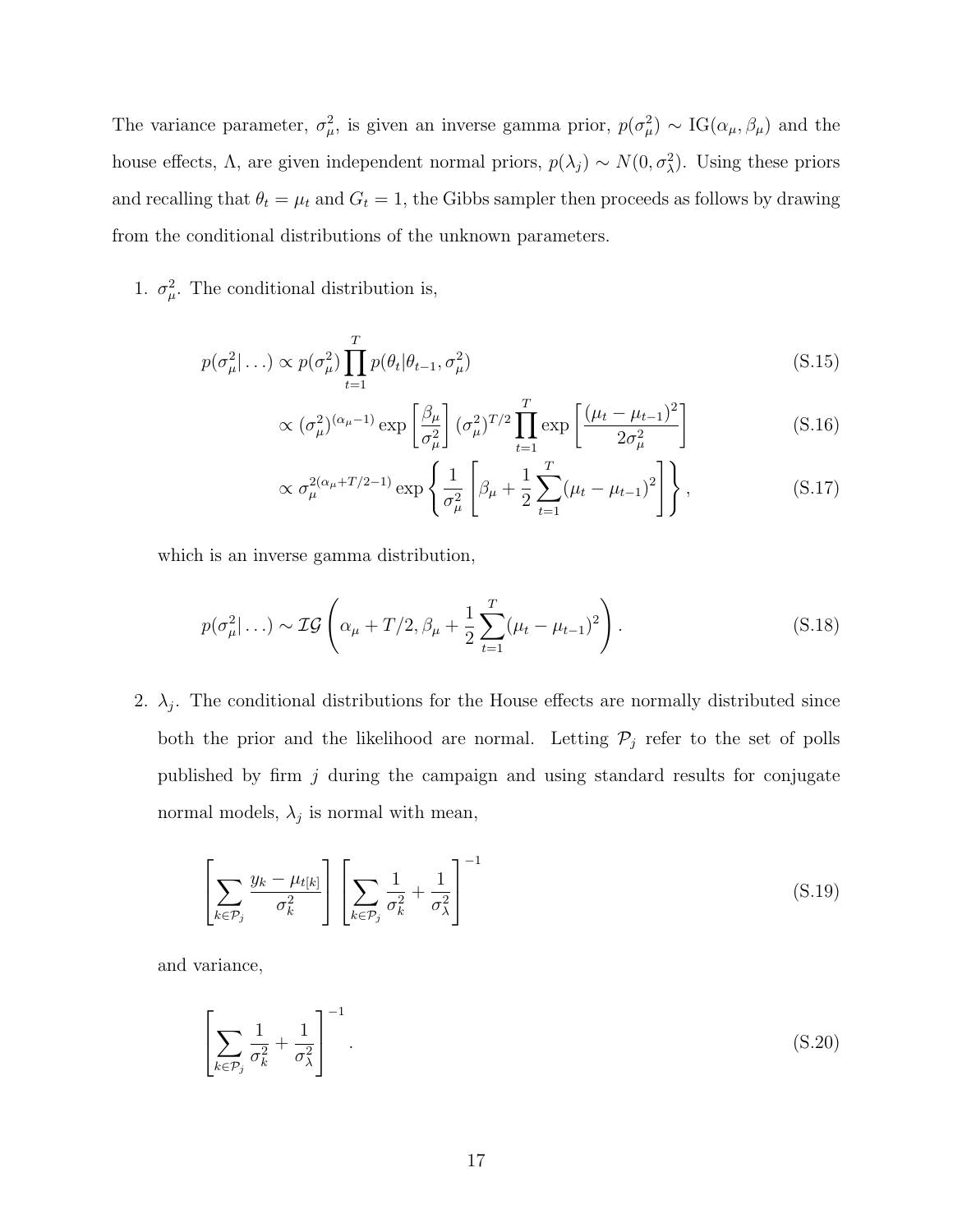3.  $\theta_{1:T}$ . The states can be sampled from their conditional distribution,

<span id="page-17-0"></span>
$$
p(\theta_{1:T} | \ldots) = p(\theta_T | Y_{1:T}, A_t, \Lambda, \sigma_\mu^2) \prod_{t=0}^{T-1} p(\theta_t | \theta_{t+1}, Y_{1:t}, A_t, \Lambda, \sigma_\mu^2).
$$
 (S.21)

Equation [S.21](#page-17-0) suggests that if we could sample  $\theta_T$  then we could recursively backwards sample through the rest of the states,  $\theta_{1:T-1}$ . Forward filtering backwards sampling (FFBS) is the standard method for generating this sample. The filtering portion of the algorithm is the Kalman filter discussed in the text and works by starting from an initial value  $\theta_0$  and then sequentially updating each  $\theta_t$  as new information becomes available. The backwards sampling part then smooths the values of the states by first sampling from  $\theta_T$ , and then from the conditional distribution of  $\theta_{T-1}$ , and so on all the way through all of the remaining states  $\theta_{1:T-2}$ . To summarize, the FFBS algorithm proceeds in the following manner:

- (a) Run Kalman filter.
- (b) Draw  $\theta_T \sim N(m_T, C_T)$  where  $m_T = E(\theta_T | Y_{1:T}, A_t, \Lambda, \sigma_\mu^2)$  and  $C_T = \text{Var}(\theta_T | Y_{1:T}, A_t, \Lambda, \sigma_\mu^2)$ .
- (c) For  $T-1,\ldots,0$  draw  $\theta_t \sim N(h_t, H_T)$  where  $h_t = E(\theta_t | \theta_{t+1}, Y_{1:t}, A_t, \Lambda, \sigma^2_{\mu})$  and  $H_t = \text{Var}(\theta_t | \theta_{t+1}, Y_{1:t}, A_t, \Lambda, \sigma_\mu^2).$

In this case, letting  $P_t$  refers to the set of all polls published on day t we have,

$$
m_t = \left[\sum_{k \in \mathcal{P}_t} \frac{y_k - \lambda_{j[k]}}{\sigma_k^2} + \frac{M_{t-1}}{C_{t-1} + \sigma_\mu^2}\right] \cdot C_T,
$$
\n(S.22)

$$
C_t = \left[ \sum_{k \in \mathcal{P}_t} \frac{1}{\sigma_k^2} + \frac{1}{C_{t-1} + \sigma_\mu^2} \right]^{-1},\tag{S.23}
$$

and,

$$
h_t = \left[\frac{\theta_{t+1}}{\sigma_\mu^2} + \frac{m_t}{C_t}\right] H_t,\tag{S.24}
$$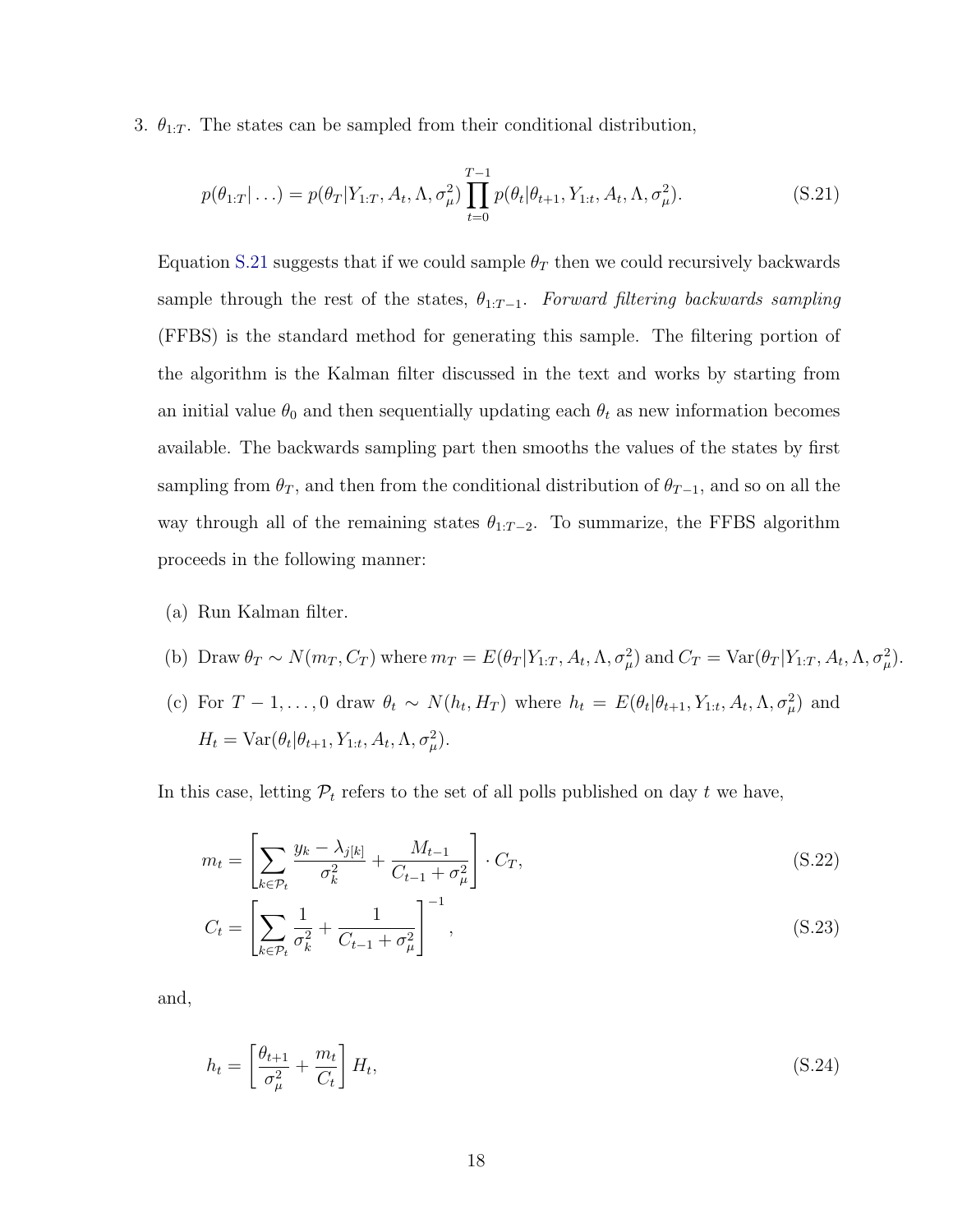$$
H_t = \left[\frac{1}{\sigma_{\mu}^2} + \frac{1}{C_t}\right]^{-1}.\tag{S.25}
$$

For additional details on the Kalman filter and the smoothing algorithm see a text such as [West and Harrison](#page-36-4) [\(1997\)](#page-36-4).

### <span id="page-18-0"></span>S.3.3.2 District Model

Inference for the district model proceeds in a similar manner to the national model using the DLM form from equations [S.12](#page-15-4) and [S.13.](#page-15-5) The posterior density is,

$$
p(\theta_{1:T}, \sigma_{\xi}^2 | Y_{1:t}) = \prod_{t=1}^T p(Y_t | \theta_t, V_t) \prod_{t=1}^T p(\theta_t | \theta_{t-1}, \sigma_{\xi}^2) p(\theta_0) p(\sigma_{\xi}^2).
$$
 (S.26)

Again using an inverse gamma distribution for the variance parameter,  $\sigma_{\xi}^2 \sim IG(\alpha_{\xi}, \beta_{\xi})$ , the Gibbs sampler proceeds as follows:

1.  $\sigma_{\xi}^2$ . Draw from the conditional distribution,

$$
p(\sigma_{\xi}^2 | \ldots) \propto p(\sigma_{\xi}^2) \prod_{t=1}^T p(\theta_t | \theta_{t-1}, \sigma_{\xi}^2)
$$
\n(S.27)

$$
\propto (\sigma_{\xi}^2)^{(\alpha_{\xi}-1)} \exp\left[\frac{\beta_{\xi}}{\sigma_{\xi}^2}\right] (\sigma_{\xi}^2)^{Tm/2} \prod_{t=1}^T \prod_{i=1}^m \exp\left[\frac{(\xi_{it} - \xi_{i,t-1})^2}{2\sigma_{\xi}^2}\right]
$$
(S.28)

$$
\propto \sigma_{\xi}^{2(\alpha_{\xi} + Tm/2 - 1)} \exp\left\{ \frac{1}{\sigma_{\xi}^{2}} \left[ \beta_{\xi} + \frac{1}{2} \sum_{t=1}^{T} \sum_{i=1}^{m} (\xi_{it} - \xi_{i,t-1})^{2} \right] \right\},
$$
 (S.29)

which is an inverse gamma distribution,

$$
p(\sigma_{\xi}^{2}|\ldots) \sim \mathcal{IG}\left(\alpha_{\xi} + Tm/2, \beta_{\xi} + \frac{1}{2} \sum_{t=1}^{T} \sum_{i=1}^{m} (\xi_{it} - \xi_{i,t-1})^{2}\right).
$$
 (S.30)

<span id="page-18-1"></span>2.  $\theta_{1:T}.$  The states  $\xi_{it}$  are drawn using the FFBS algorithm.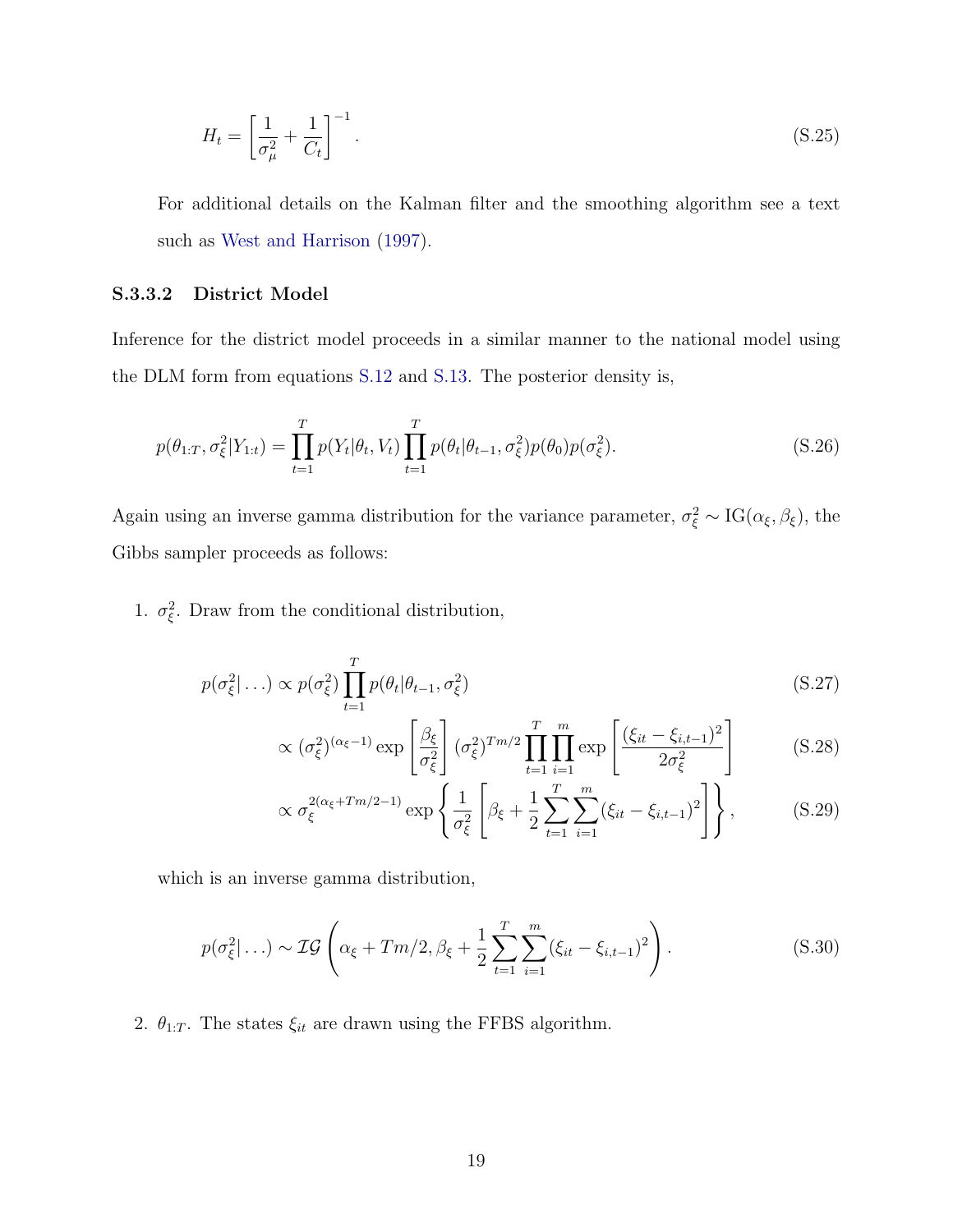# S.4 Forecasting the Two-Party Vote

### <span id="page-19-0"></span>S.4.1 Bayesian Hierarchical Model

Posterior means and quantiles for the parameters using data from 1980 - 2008 (which was used to forecast the 2010 election) are shown in [Table S.3.](#page-24-1) All of the variables (except the August generic ballot) are precisely estimated and have 95% credibility intervals that do not include zero. The posterior densities for all parameters are all approximately normally distributed, which is consistent with the central limit theorem in a Bayesian context (see Figure  $S(3)$ ).<sup>[21](#page-19-1)</sup>

The signs of the variables are generally as expected. For example, the president's party does worse in midterm years, challengers with previous political experience receive more votes and voters tend to prefer representatives with less extreme DW-nominate scores. The sign on the freshman incumbent variable may be somewhat of a surprise though, as less experienced incumbents are actually predicted to do better than their more experienced counterparts. Finally, the estimated incumbency effect is consistent with previous research, although it is a little closer to typical estimates of the incumbency effect in recent years (of around 10%) than the more involved method used by [Gelman and Huang](#page-35-0) [\(2008\)](#page-35-0) (which found the incumbency effect to be closer to  $8\%$ ).<sup>[22](#page-19-2)</sup>

Although parameters have only been reported for the model using data from the 1980 to 2008 elections, the model was actually fit 5 separate times in order to imitate 5 separate realtime forecasts using data that would have been available to a political analyst in August prior to each election. Each model has its own unique posterior distribution for the parameters. In practice, the district parameters do not vary much from one election to the next but the national parameters (which are estimated using much less data) become more precise over time.

<span id="page-19-1"></span> $21$ The distribution on the national error is somewhat of an exception because it is somewhat right-skewed. This likely occurs because the number of national elections is small and the error terms are truncated at zero.

<span id="page-19-2"></span><sup>&</sup>lt;sup>22</sup>[Gelman and Huang](#page-35-0) [\(2008\)](#page-35-0) estimate candidate level incumbency effects using a multilevel model. They also include a model for the party of the incumbent which depends on the district vote lagged two periods.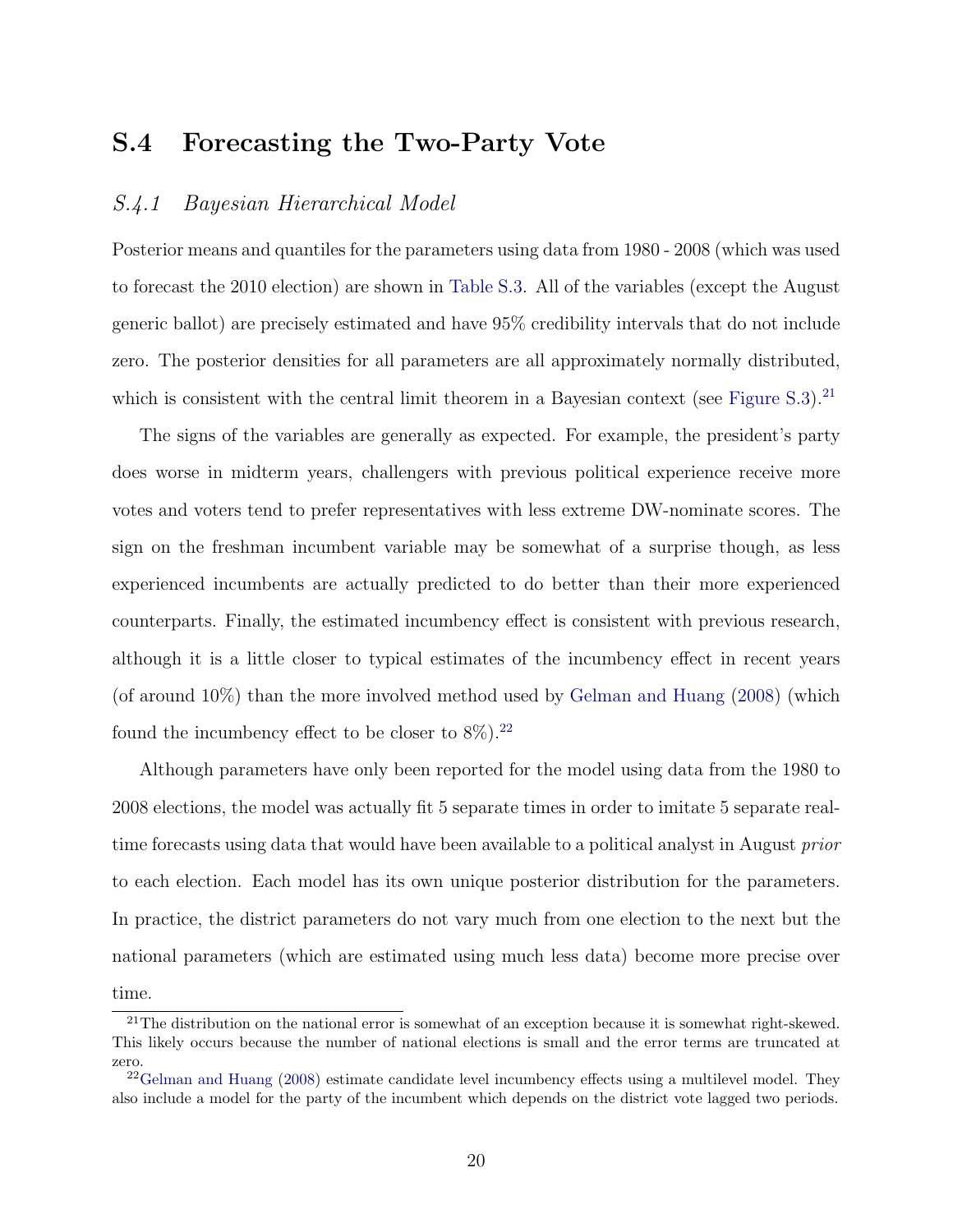As shown in the main text, forecasts were accurate in each non-redistricting election from 2000 to 2010. The predicted versus actual plot [\(Figure S.4\)](#page-28-0), provides further evidence that this is the case as the predicted vote shares match actual vote shares very closely.

## <span id="page-20-0"></span>S.4.2 Bayesian DLM

To remain relatively agnostic about biases, I set the prior variance for the House effects  $\sigma_{\lambda}^2$ , equal to 0.05<sup>2</sup> . This allows for very biased polling firms because plus or minus 2 standard deviations from 0 is plus or minus 10 percentage points. In addition, the inverse gamma priors for the unknown variance parameters,  $\sigma_{\mu}^2$  and  $\sigma_{\xi}^2$ , were assigned shape parameters equal to 9 and scale parameters equal to 0.02, corresponding to a mean of  $0.05<sup>2</sup>$ . The prior implies that period to period movements should be around 5 percentage points, but its effect is in practice dwarfed by the data.

Election day polls were added to both the national and district models. The final poll in the national model is given a mean and standard deviation of 0.514 and 0.019 respectively, which are the mean and standard deviation of the posterior predictive distribution of the average district vote from the hierarchical model.<sup>[23](#page-20-1)</sup> Similarly, the mean and standard deviation of the election day poll for the district model are the mean and standard deviation of the posterior predictive distribution of the difference between the vote in each district and the average district vote. For reference, the mean of this standard deviation is 0.061, with is nearly identical to the mean of the district level error,  $\sigma$ .

When a district (in the district model) or polling firm (in the national model) has multiple polls during a period I take an average of the polls weighted by sample size. This average poll is then given a sample size equal to the sum of the sample sizes of the individual polls. Aggregating the polls in this manner does not have a substantial impact on the forecasts for a number of reasons. Firstly, academic research typically shows that frequent polling

<span id="page-20-1"></span> $^{23}$ Uncontested seats are assumed to be known with certainty. Uncontested Democratic (Republican) seats are given a vote share of 0.75 (0.25). These values are based on those reported in ? and ? and derived from vote shares received by districts in the last year before they became uncontested and the first election after they became uncontested. For another paper that uses this strategy see [Kastellec, Gelman and Chandler](#page-35-2) [\(2008\)](#page-35-2).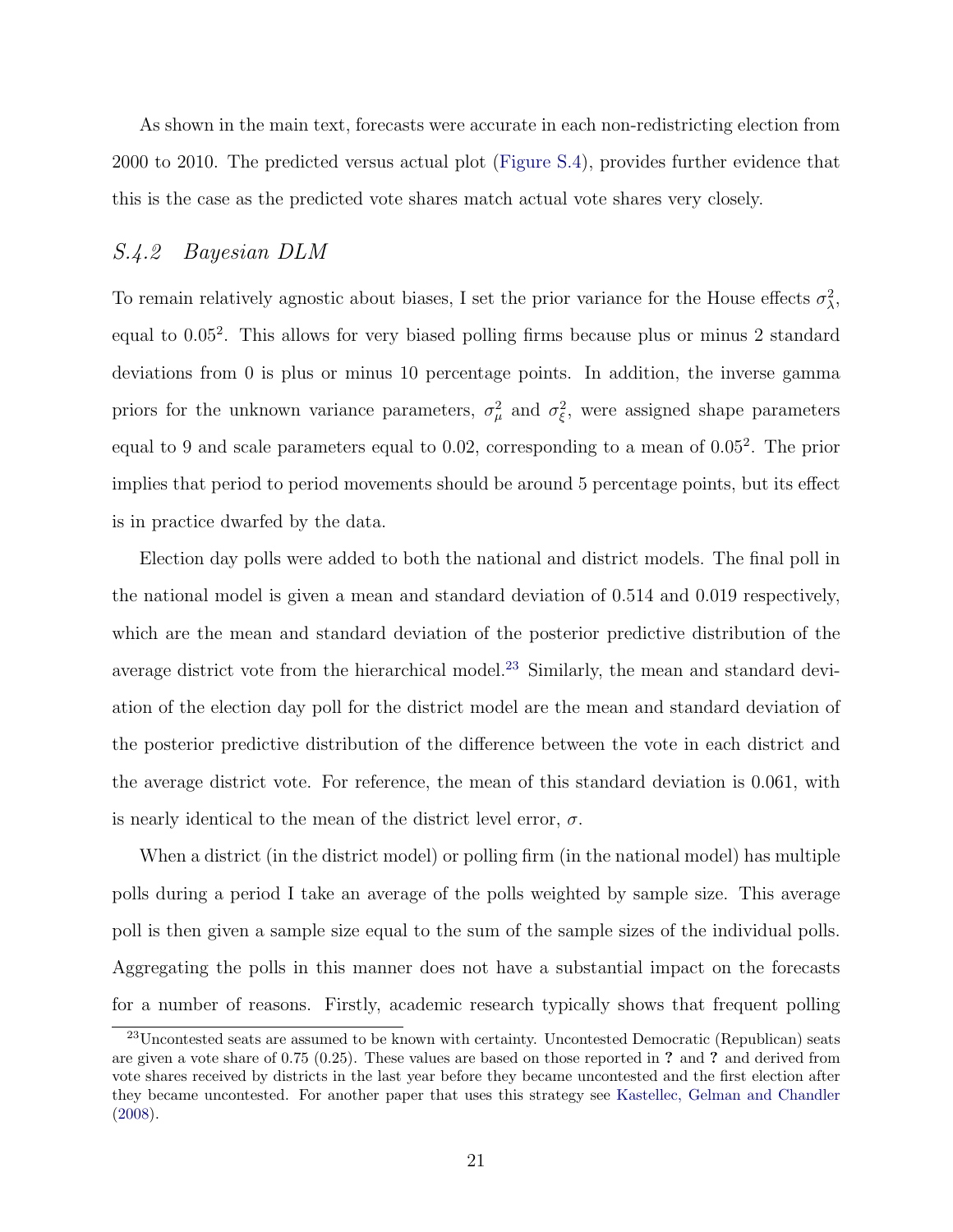provides very little information (e.g., [Gelman and King](#page-35-7) [1993;](#page-35-7) [Lock and Gelman](#page-35-8) [2010\)](#page-35-8). This is likely to be especially true in a window as short as two weeks. Secondly, there are very few cases in which a particular district was polled more than once in any two week span.

Estimates of the square root of the variance parameters,  $\sigma_{\mu}$  and  $\sigma_{\xi}$  are shown in [Table S.4.](#page-24-2) The table reports estimates listed by the date the model was estimated. The posterior quantiles for  $\sigma_{\mu}$  are consistent across dates and yield 95% credible intervals ranging from around 0.015 to 0.023 with a median of 0.018. Posterior estimates of  $\sigma_{\xi}$  are more variable but are generally pretty stable; the estimates do however increase slightly as election day nears.

Estimates of national opinion and house effects are shown in [Figure S.5](#page-29-0) and [Figure S.6](#page-30-0) respectively. The national vote trended more Republican over time and the most prolific pollsters (Rasmussen Reports and Gallup) leaned Republican.

The performance of the DLM was evaluated using two commonly used summary measures [\(Figure S.7\)](#page-31-0). The first summary measure is the standard root mean square forecast error (RMSFE) described in the main body of the text. Here the standard DLM (with a prior) does considerably better than DLM with no prior. Both however have considerably lower RMSFE's than the regression based forecast from the hierarchical model. Strangely, the RMSFE's do not decrease during the campaign.

The second summary measure is the Brier score, which is often used to evaluate the accuracy of binary probabilistic forecasts. For this paper, the Brier score at time  $t$  can be written as  $BS_t = \frac{1}{40}$  $\frac{1}{408} \sum_{i=1}^{408} (f_{it} - a_{iT})^2$ , where 408 is the number of contested House seats;  $f_{it}$ is the forecasted probability that the Democratic candidate would win district  $i$  at time  $t$ , and  $a_T$  is a binary variable equal to 1 if the Democratic candidate won the actual seat and 0 if the Republican candidate won. Higher Brier scores indicate worse forecasting performance. As shown in the figure, the Brier scores for both DLM's decline in a linear fashion over time and are considerably smaller than the Brier score of the hierarchical model. In contrast to the RMSFE, the Brier sore suggests that the DLM without a prior is a better predictor than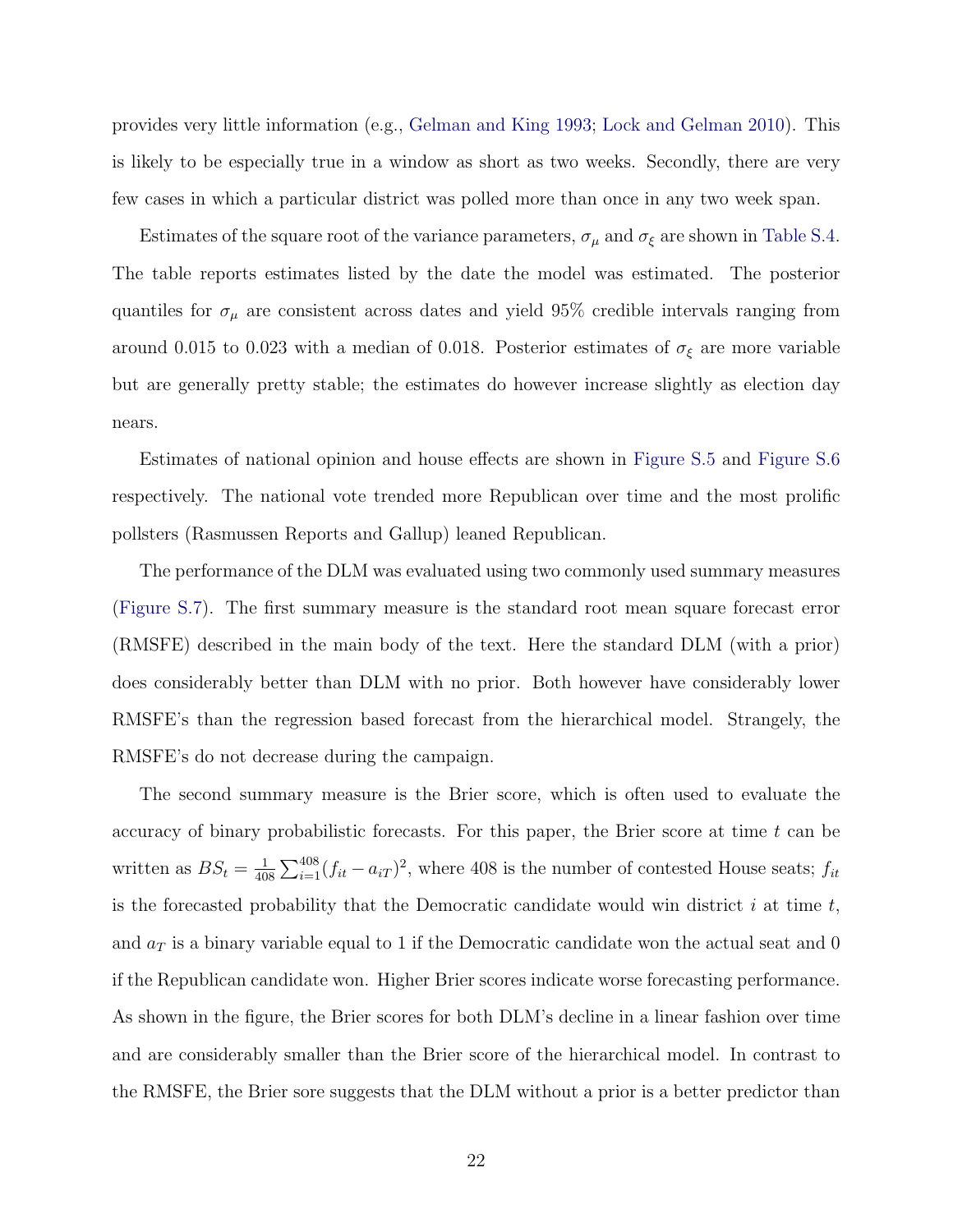the DLM with a prior.

The results suggest that forecasts with the DLM's are more accurate than forecast with the hierarchical model alone, but it is somewhat disconcerting that the RMSFEs increase as the election day gets closer. [Figure S.8](#page-31-1) in the appendix shows that this is being caused by districts with no polling data: the RMSFEs decrease (increase) over time in districts with (without) at least one poll. The poor performance of the RMSFEs in districts without polls is an artifact of the downward trend in the forecast of the national Democratic vote (see Figure 2 in the main text). This is illustrated in appendix [Figure S.9,](#page-32-0) which plots the mean prediction error (MPE)—defined as  $E[f_{it} - v_{iT}]$  where  $v_{iT}$  is the observed vote on election day—by forecast date. The plot shows that forecasts become increasingly biased toward Republicans and that the bias is only severe in districts without polls (since the poll based forecasts in districts without polls are driven entirely by the biased national polls). The bias increases the overall RMSFE but not the overall Brier score because the Brier score is more sensitive to changes in forecasts of close elections (which are the most likely to have polling data) than lopsided ones while the RMSFE is equally sensitive to changes in both.

# <span id="page-22-0"></span>S.5 Relationship Between Q<sup>i</sup> and District Spending

The finding that campaign contributions are higher in close elections is a common result in the political science and economics literature's. As mentioned in the main text, one drawback of these studies is that they use the ex-post electoral margin as a measure of the closeness of the election and assume a linear relationship between this margin and spending.[24](#page-22-1) Do the values of  $Q_i$  calculated using Stromberg's probabilistic voting model fit the data better?

[Figure S.11](#page-34-0) takes a look at this question by plotting the correlation between various measure of electoral competitiveness. Based on Figure 5 in the main text, I use  $Q_i^{seats}$  as the measure of electoral competitiveness derived from the probabilistic voting model. The electoral margin is measured as the absolute value of the Democratic vote share less 0.5.[25](#page-22-2)

<span id="page-22-1"></span><sup>&</sup>lt;sup>24</sup>Some studies used the electoral margin from the previous election as a measure of closeness.

<span id="page-22-2"></span><sup>25</sup>Uncontested seats are treated as having an electoral margin equal to 0.5 to maintain consistency with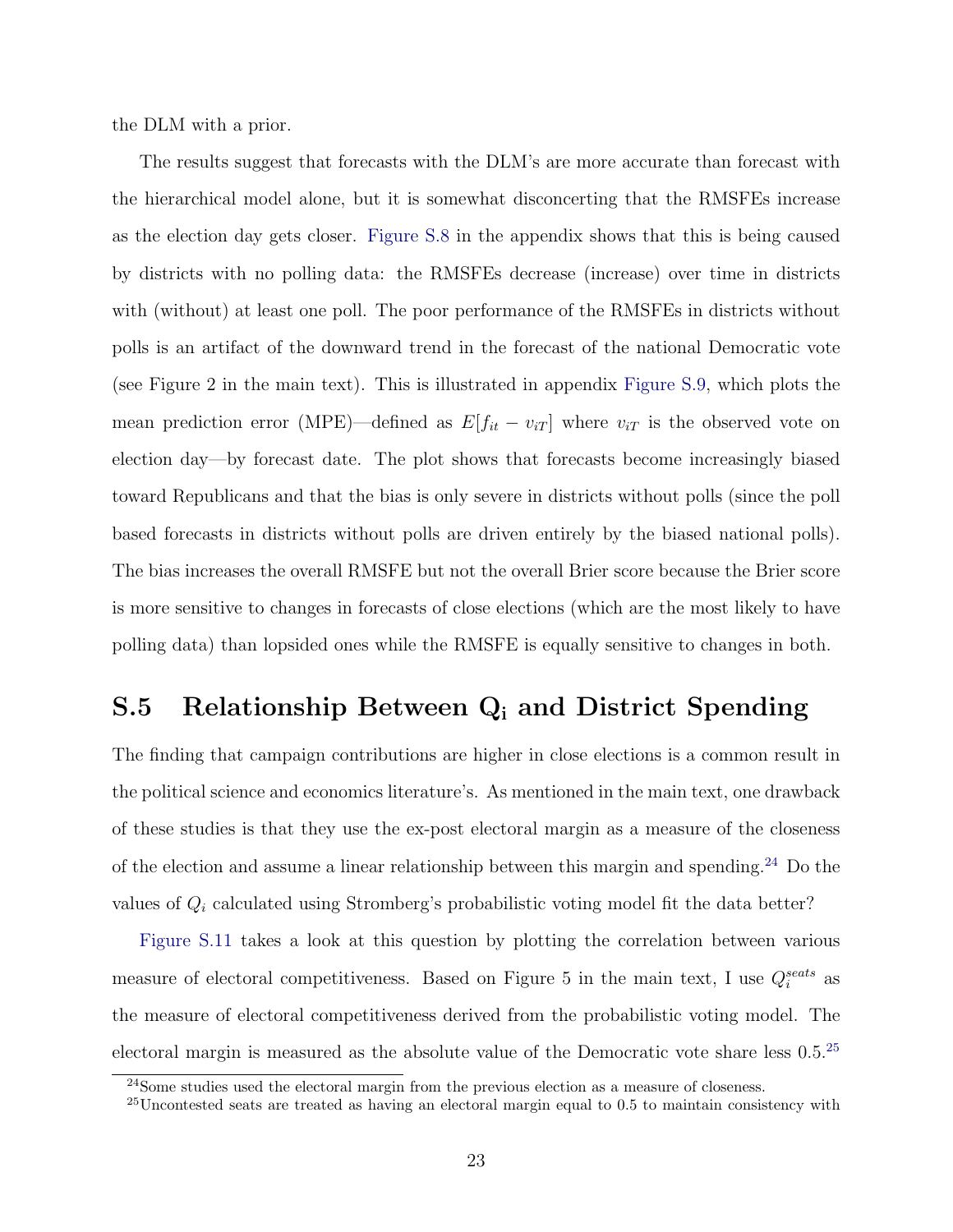$Q_i^{seats}$  fits the data considerably better than the electoral margin for all five elections in the sample. There is also little difference between calculating electoral margin with the actual election outcome or a forecasted value, implying that  $Q_i^{seats}$  accounts for observed spending better because it depends on forecast uncertainty and that the normality assumptions on the error terms are reasonable.

# <span id="page-23-0"></span>S.6 Supplemental Tables

<span id="page-23-1"></span>

| Variable                                                  | Min      | Median   | Max   |
|-----------------------------------------------------------|----------|----------|-------|
| Dem. share of district vote in last election              | 0.077    | 0.536    | 0.971 |
| Relative Dem. share of presidential vote in last election | $-0.320$ | $-0.019$ | 0.538 |
| Incumbent                                                 | $-1.000$ | 1.000    | 1.000 |
| Relative 1st dimension DW-nominate score                  | $-0.897$ | $-0.149$ | 1.100 |
| Freshman incumbent                                        | $-1.000$ | 0.000    | 1.000 |
| Previous office holder                                    | $-1.000$ | 0.000    | 1.000 |
| August presidential net approval rating                   | $-0.567$ | $-0.030$ | 0.369 |
| August generic ballot                                     | 0.467    | 0.513    | 0.615 |
| Midterm election                                          | $-1.000$ | 0.000    | 1.000 |

<span id="page-23-2"></span>Table S.1: Summary Statistics for Forecasting Variables

Notes: Relative Dem. share of presidential vote in last election is the deviation of the Democratic share of the presidential vote in each district from the national vote in the most recent presidential election. *Incumbent* is equal to  $+1$  or  $-1$  depending on whether a Democrat or Republican is running for re-election and 0 otherwise. Relative 1st dimension DW-nominate score is the 1st dimension DW-nominate score minus a measure of district ideology. Freshman incumbent is defined in the same was as Incumbent but is only equal to +1 or -1 if the incumbent was elected for the first time in the previous election. Previous office-holder is equal to  $+1$  (-1) if a non-incumbent Democrat (Republican) had previously held office and 0 otherwise (or if the seat was open and both candidates had previously held office). August presidential net approval is the president's average net approval rating in August multiplied by  $+1$  if the current president is a Democrat and  $-1$  if Republican. August generic ballot is an average of generic ballot polls in the month of August. *Midterm election* is equal to 0 in non-midterm years and  $+1$  (-1) if the president is a Democrat (Republican) and it is a midterm election year. Other variables such as second quarter GDP growth and the party currently controlling a district were also considered, but were not included in the final model because they were not statistically significant and they did not improve the fit of the model.

the probabilistic voting model.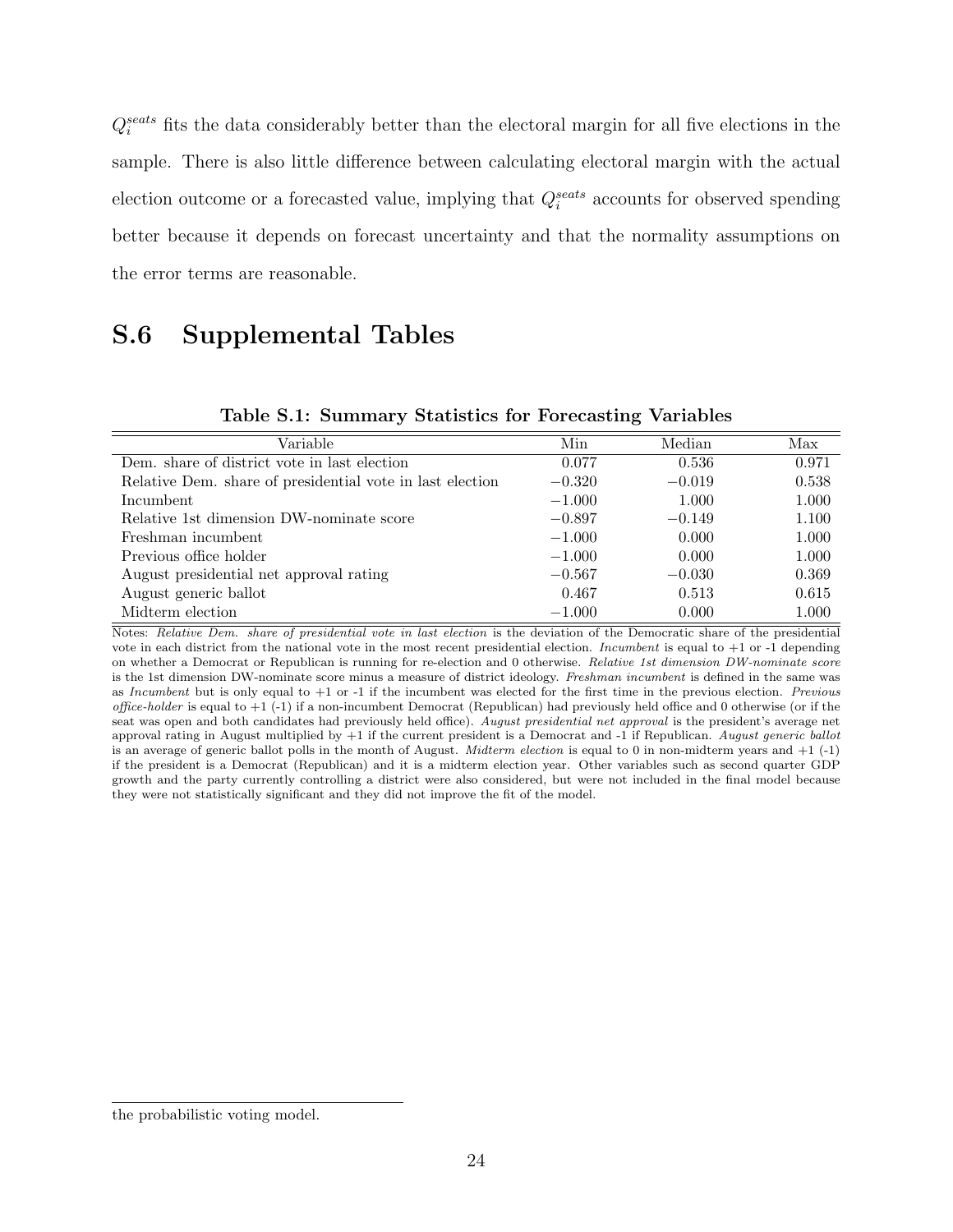<span id="page-24-0"></span>Table S.2: Average Post-August Spending by Political Parties per District in Non-Redistricting Years, 2000 - 2010

|                                      |            | Democratic party  | Republican party |                   |  |
|--------------------------------------|------------|-------------------|------------------|-------------------|--|
|                                      |            | Fraction of total |                  | Fraction of total |  |
| National party committees 114,773.40 |            | 0.46              | 107, 813.99      | 0.50              |  |
| Party-connected committees 21,567.06 |            | 0.09              | 20, 115.03       | 0.09              |  |
| Allied PACs                          | 58, 572.38 | 0.23              | 29,828.05        | 0.14              |  |
| Other PACs                           | 56, 311.25 | 0.22              | 57, 516.66       | 0.27              |  |

Notes: 2002 is omitted because it is a redistricting year. Spending consists of direct contributions, coordinated expenditures and independent expenditures for a candidate or against the opposing candidate in 2010 dollars. Spending figures are per district means averaged across the 2000 to 2010 non-redistricting year elections. Expenditures prior to September 1st are excluded. National party committees include the DNC, DCCC, RNC and RCCC. Party-connected committee are candidate committees or leadership PACs. Allied PAC consist of PACs that have spent 90% or more of their funds on one political party. Other PACs are all other PACs that do not fit into the other three categories.

### <span id="page-24-1"></span>Table S.3: Posterior Inferences for Parameters in Forecasting Model, House Elections 1980 - 2008

|                                                           |          | Posterior quantiles |          |          |  |
|-----------------------------------------------------------|----------|---------------------|----------|----------|--|
| Variable                                                  | Mean     | $2.5\%$             | Median   | 97.5%    |  |
| Coefficients                                              |          |                     |          |          |  |
| Intercept                                                 | 0.342    | 0.197               | 0.343    | 0.488    |  |
| Dem. share of district vote in last election              | 0.417    | 0.394               | 0.417    | 0.441    |  |
| Relative Dem. share of presidential vote in last election | 0.337    | 0.314               | 0.337    | 0.360    |  |
| Incumbent                                                 | 0.094    | 0.089               | 0.094    | 0.100    |  |
| Relative 1st dimension DW-nominate score                  | 0.060    | 0.049               | 0.060    | 0.070    |  |
| Freshman incumbent                                        | 0.012    | 0.007               | 0.012    | 0.018    |  |
| Previous office holder                                    | 0.032    | 0.028               | 0.032    | 0.037    |  |
| August presidential net approval rating                   | 0.060    | 0.025               | 0.060    | 0.095    |  |
| August generic ballot                                     | $-0.076$ | $-0.351$            | $-0.078$ | 0.202    |  |
| Midterm election                                          | $-0.044$ | $-0.060$            | $-0.044$ | $-0.029$ |  |
|                                                           |          |                     |          |          |  |
| <i>Variance terms</i>                                     |          |                     |          |          |  |
| District error $(\sigma)$                                 | 0.061    | 0.060               | 0.061    | 0.063    |  |
| National swing $(\sigma_{\delta})$                        | 0.013    | 0.007               | 0.012    | 0.026    |  |

<span id="page-24-2"></span>

|  |  | Table S.4: Posterior Quantiles for Square Root of DLM Variance Paramters |
|--|--|--------------------------------------------------------------------------|
|  |  |                                                                          |

|                    | National model $(\sigma_u)$ |        |          | District model $(\sigma_{\xi})$ |        |       |
|--------------------|-----------------------------|--------|----------|---------------------------------|--------|-------|
| Months to election | $2.5\%$                     | Median | $97.5\%$ | $2.5\%$                         | Median | 97.5% |
| 0.0                | 0.015                       | 0.018  | 0.023    | 0.020                           | 0.022  | 0.025 |
| 0.5                | 0.015                       | 0.018  | 0.023    | 0.020                           | 0.022  | 0.024 |
| $1.0\,$            | 0.015                       | 0.018  | 0.022    | 0.018                           | 0.021  | 0.023 |
| $1.5\,$            | $\,0.015\,$                 | 0.018  | 0.023    | 0.016                           | 0.019  | 0.021 |

Notes: Months to election refers to the date that the model was estimated.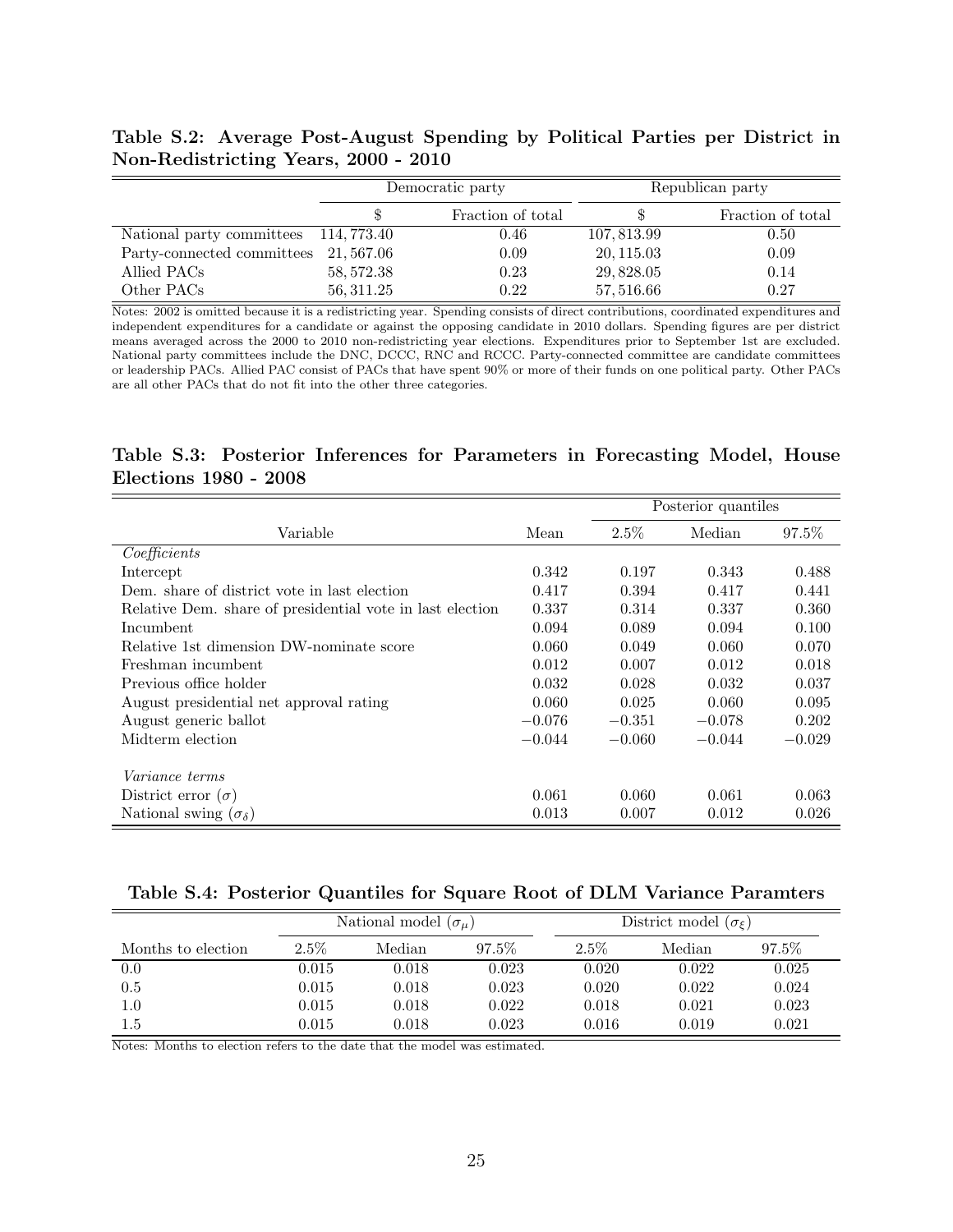# <span id="page-25-1"></span><span id="page-25-0"></span>S.7 Supplemental Figures



Figure S.1: Summary Plots for District Polls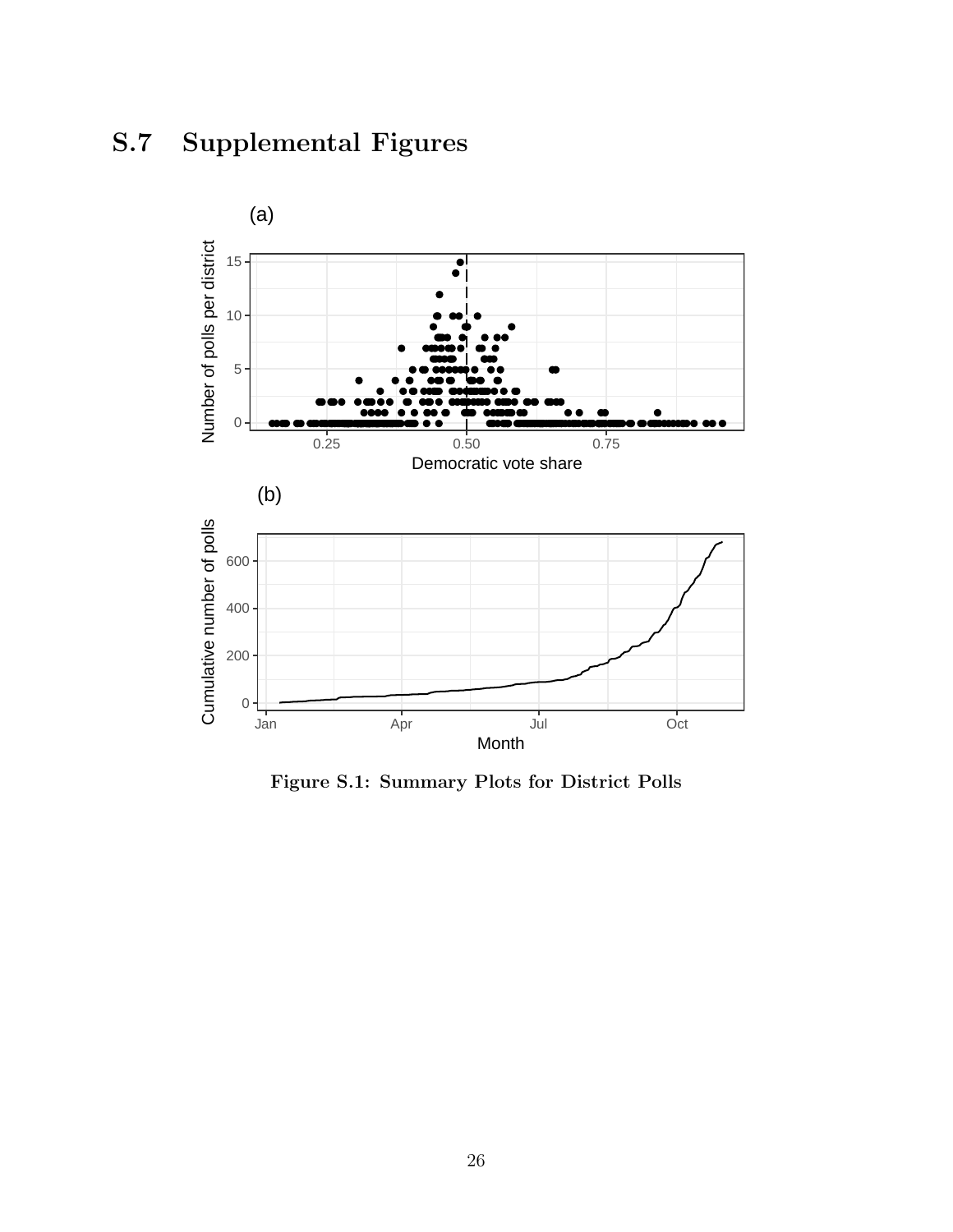<span id="page-26-0"></span>

Figure S.2: Average Daily Expenditures by PACs on Candidates by Month, 2000 - 2010

Notes: Expenditures are the average (across elections from 2000 to 2010) of the sum of expenditures on candidates by all PACs by month. Expenditures in non-election years are not included. Spending is in millions of 2010 dollars. November spending only include expenditures prior to election day.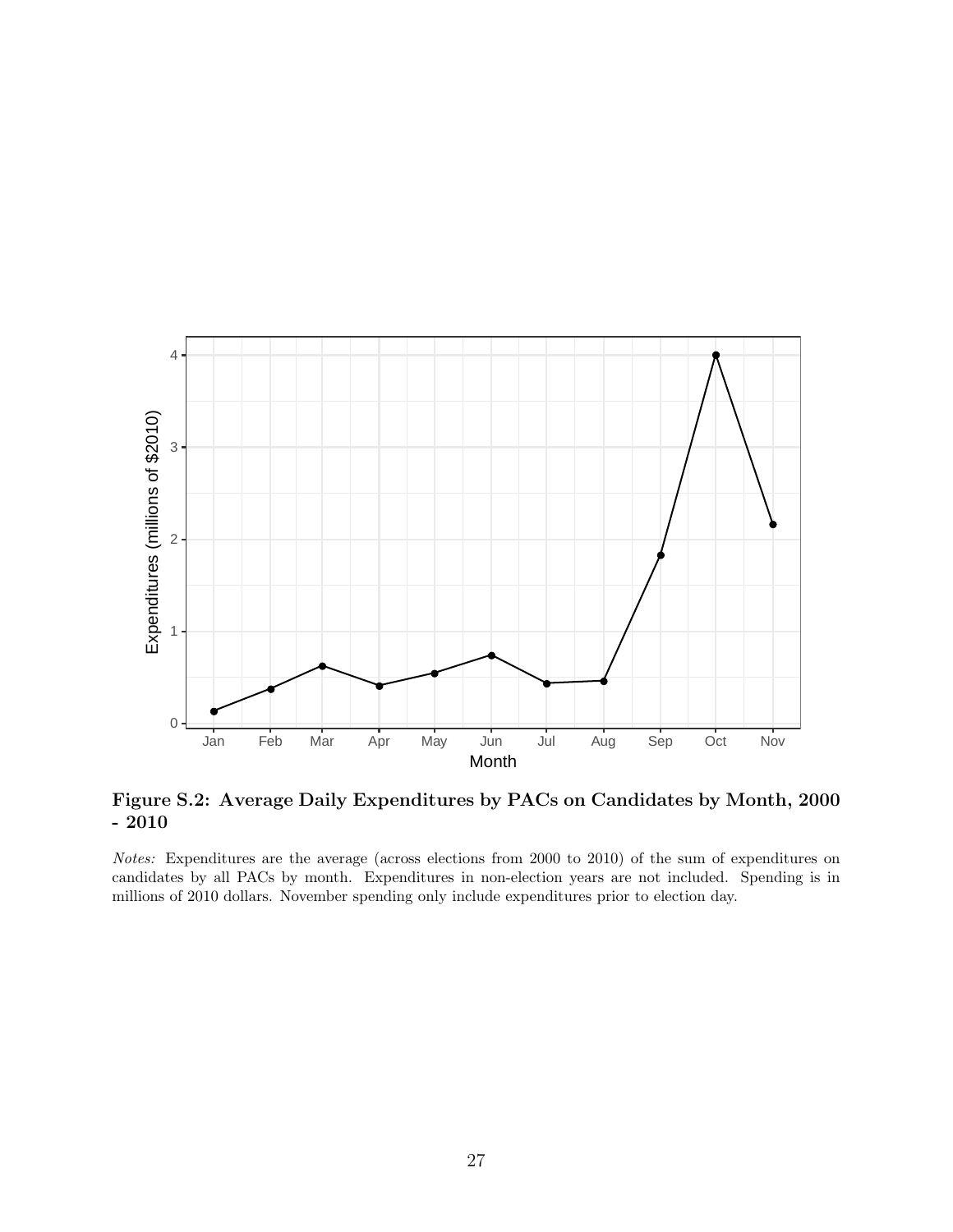<span id="page-27-0"></span>

Figure S.3: Posterior Densities for Parameters in Forecasting Model

Notes: Variables are the same as in [Table](#page-23-2) S.1 but names have been shortened for graphical purposes.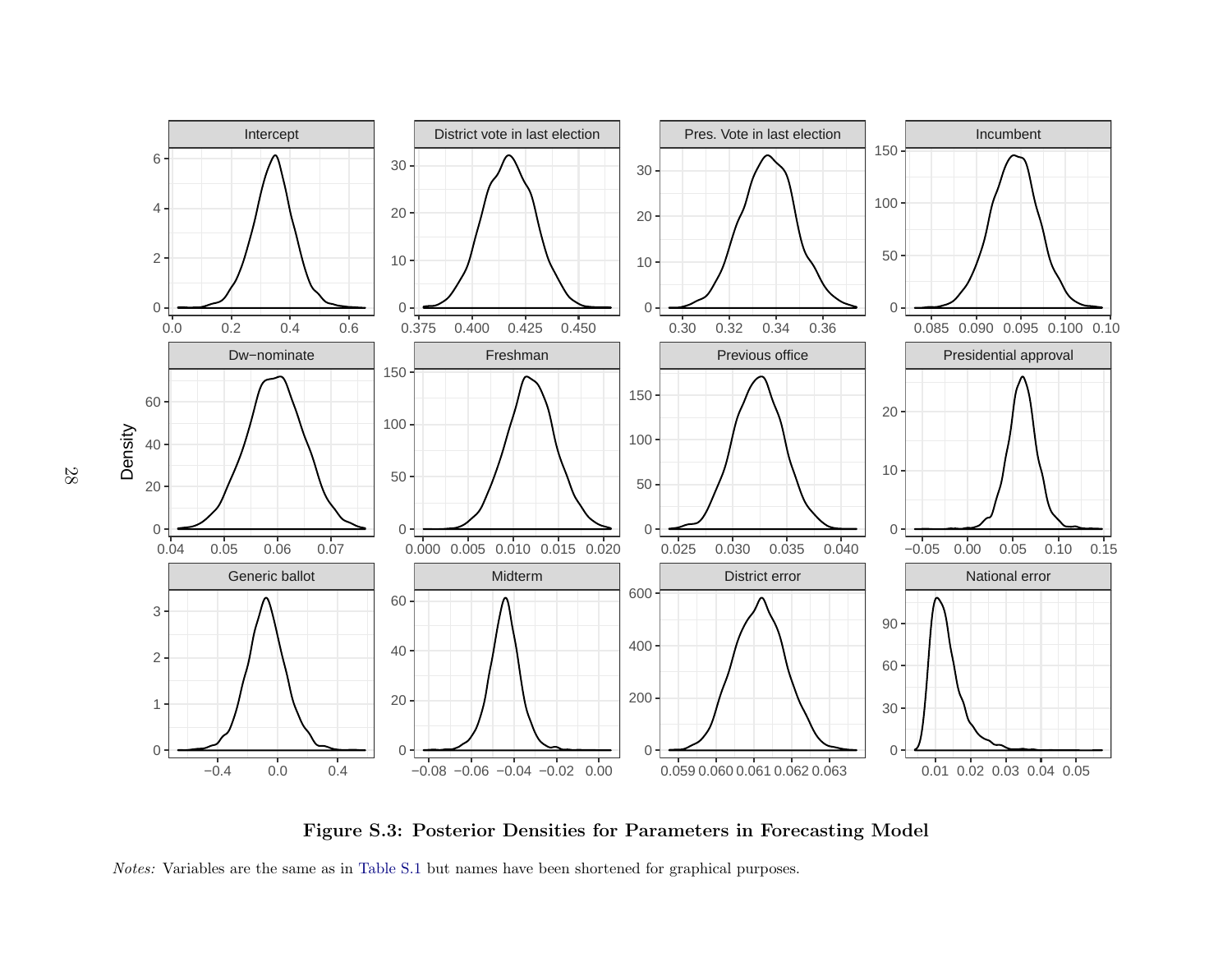<span id="page-28-0"></span>

Figure S.4: Out-of-Sample Predicted Versus Actual Plot, House Elections 1990  $-2010$ 

Notes: Predicted value is the mean of the out-of-sample posterior predictive distribution. Model parameters are estimated using data from 1980 up until the year the prediction is being made (i.e. 1980 - 2008 when predicting the 2010 election). The blue line is a 45 degree line.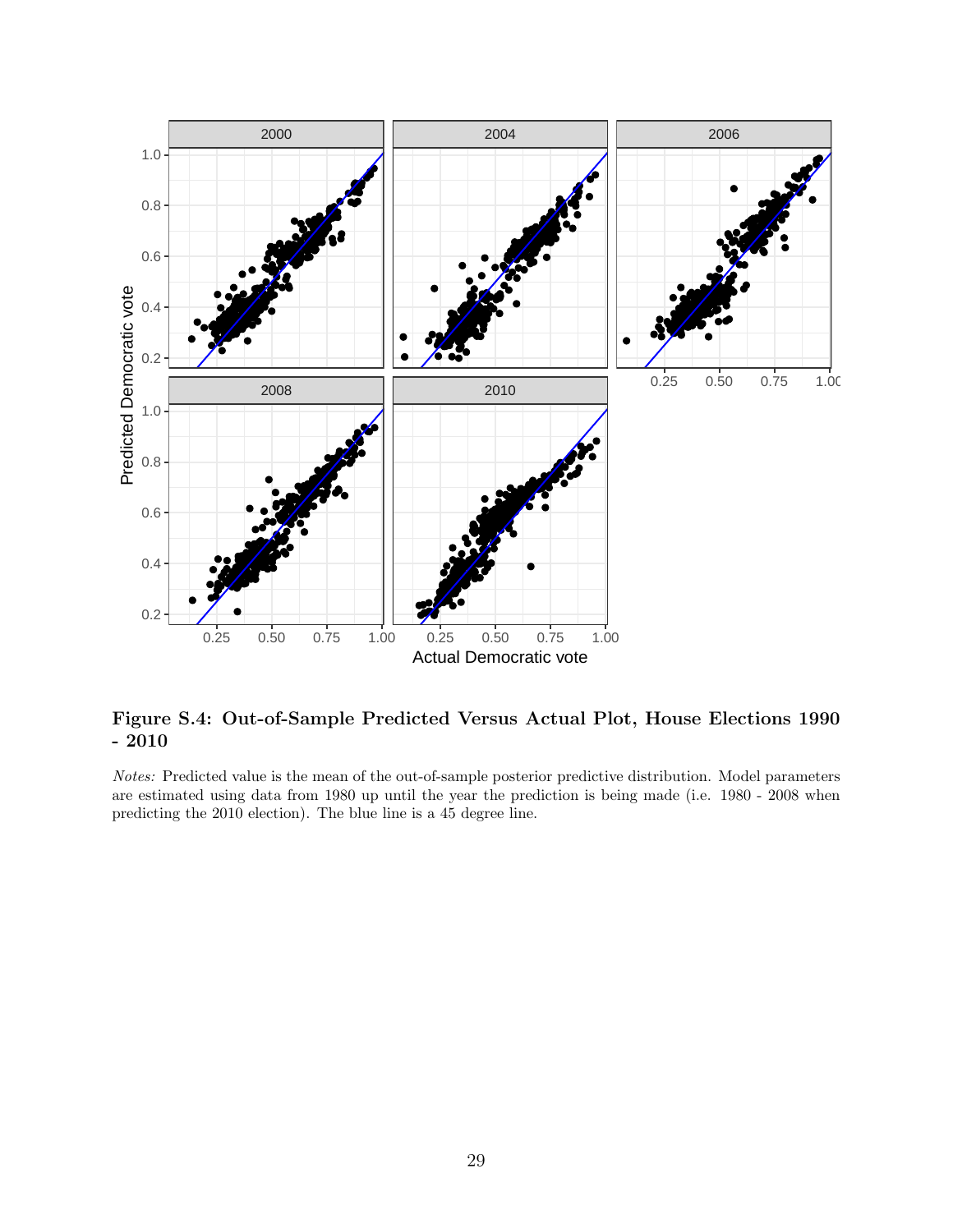<span id="page-29-0"></span>

Figure S.5: Estimates of National Opinion During the Election Campaign

Notes: Estimates are the mean of the posterior distribution of the states at each date from a DLM using 2010 generic ballot polling data up until election day.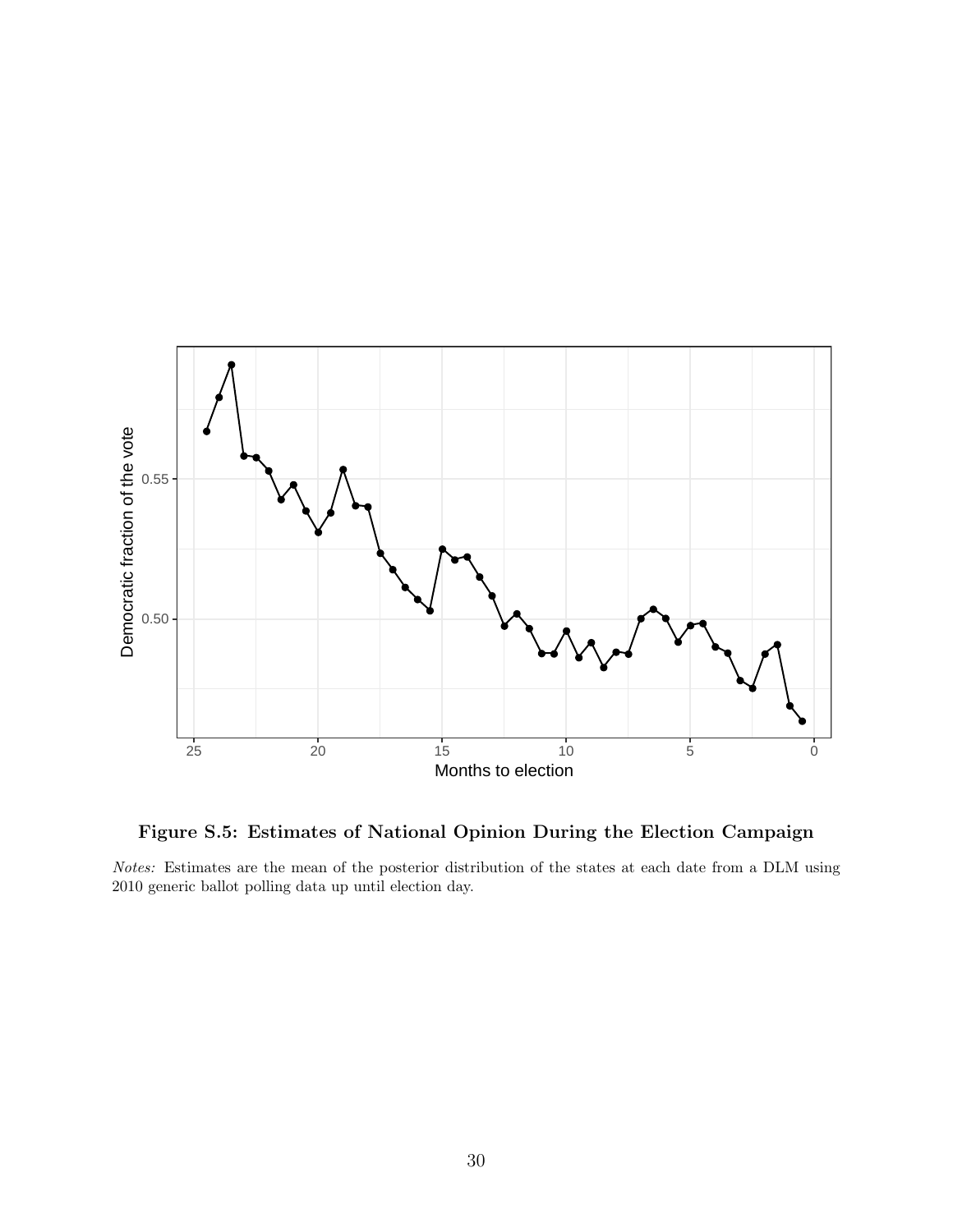<span id="page-30-0"></span>

Figure S.6: Estimates of House Effects

Notes: House effects are estimated using the DLM with 2010 generic ballot polling data up until election day. The bias across pollsters is assumed to sum to zero for identification purposes. The reported biases are from the late-October model just prior to election day.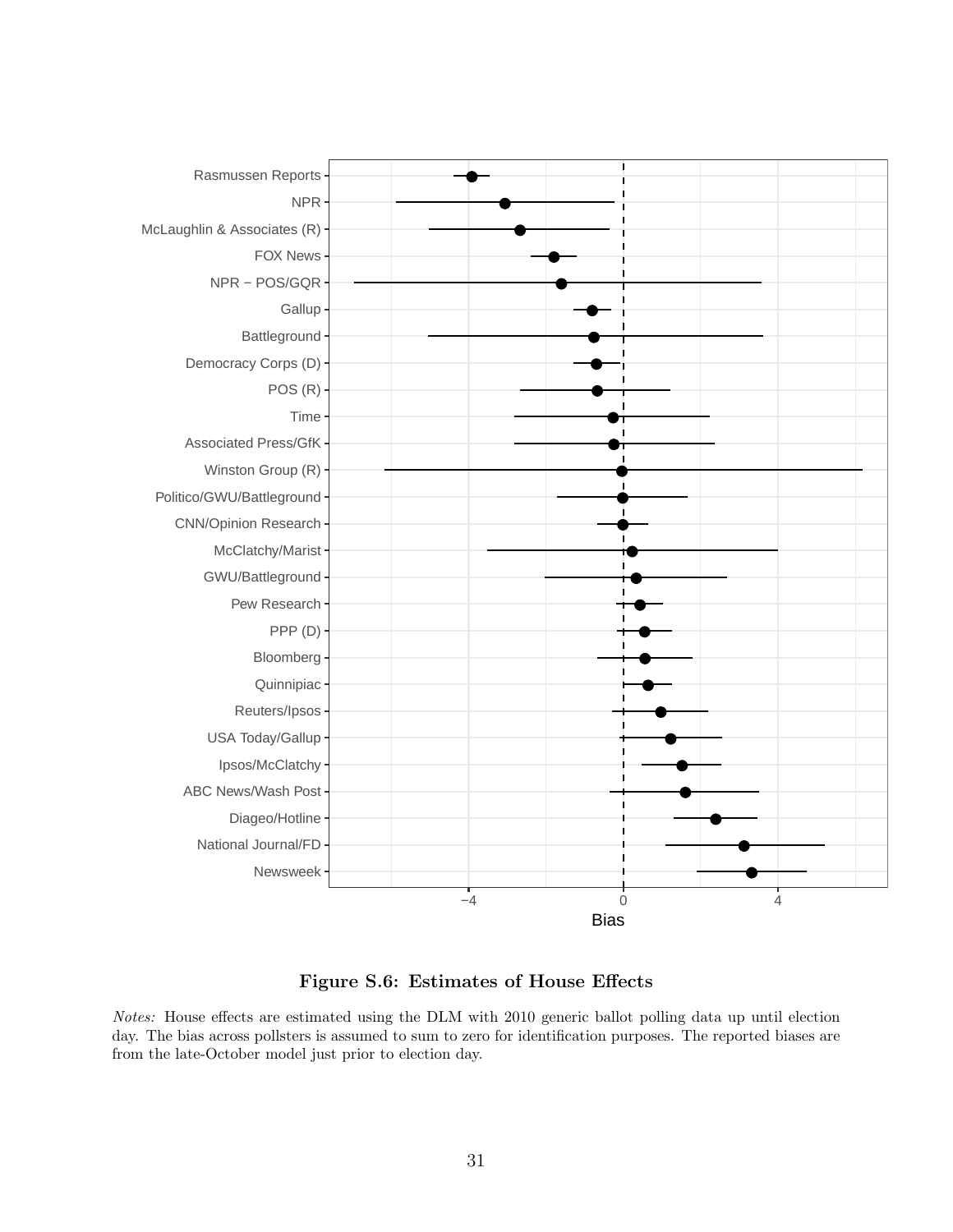<span id="page-31-0"></span>

Figure S.7: Evaluations of 2010 Election Forecasts

Notes: Figures (a) and (b) plot the root mean square forecast errors and brier scores respectively for the different forecast models by forecast date.

<span id="page-31-1"></span>

Figure S.8: RMSFE By Polling Availability and Forecast Date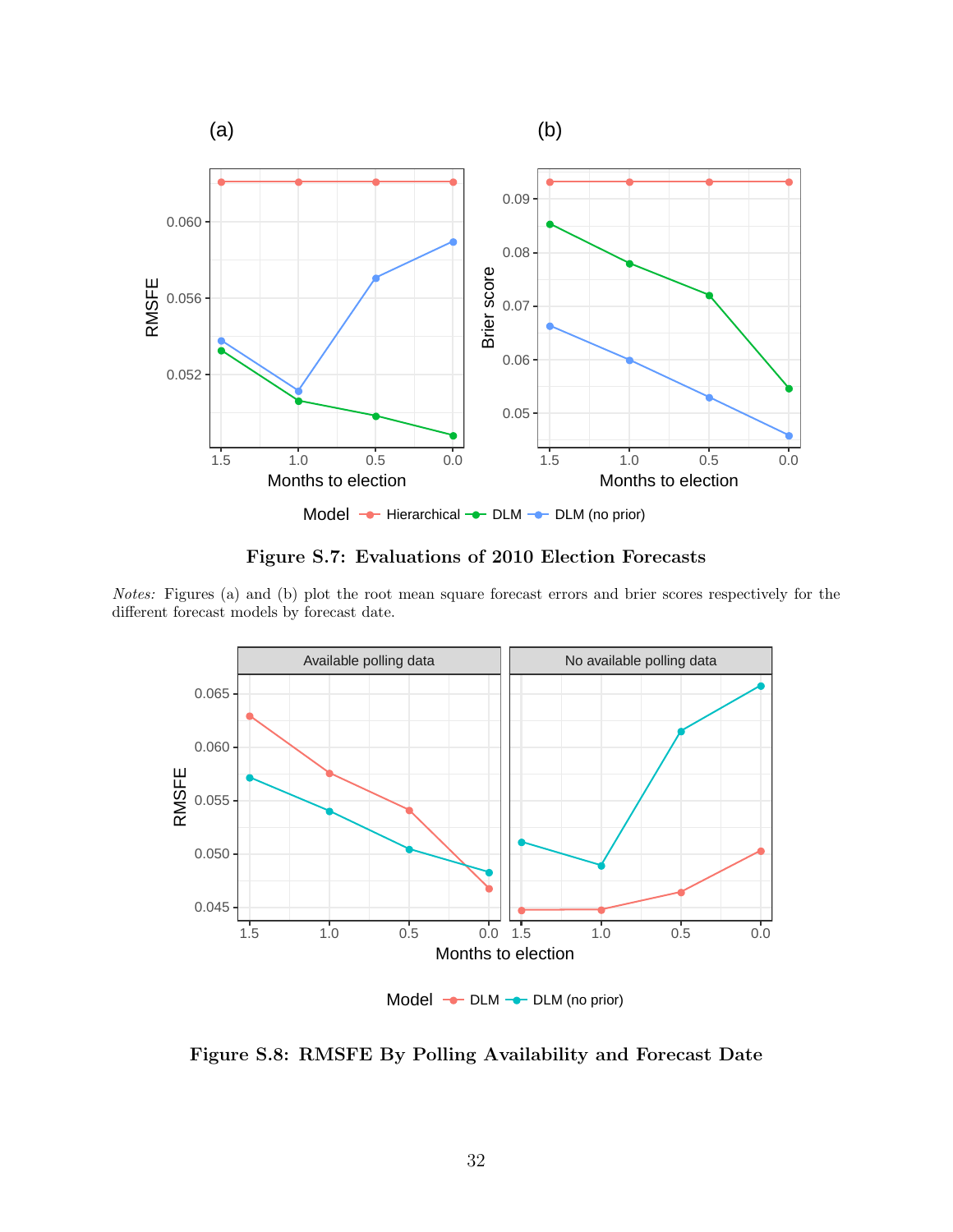<span id="page-32-0"></span>

Figure S.9: MPE By Polling Availability and Forecast Date

Notes: The MPE is the mean of the forecasted Democratic share of the two-party vote minus the Democratic share of the two-party vote in the actual election. Negative value reflect a bias toward the Republican party.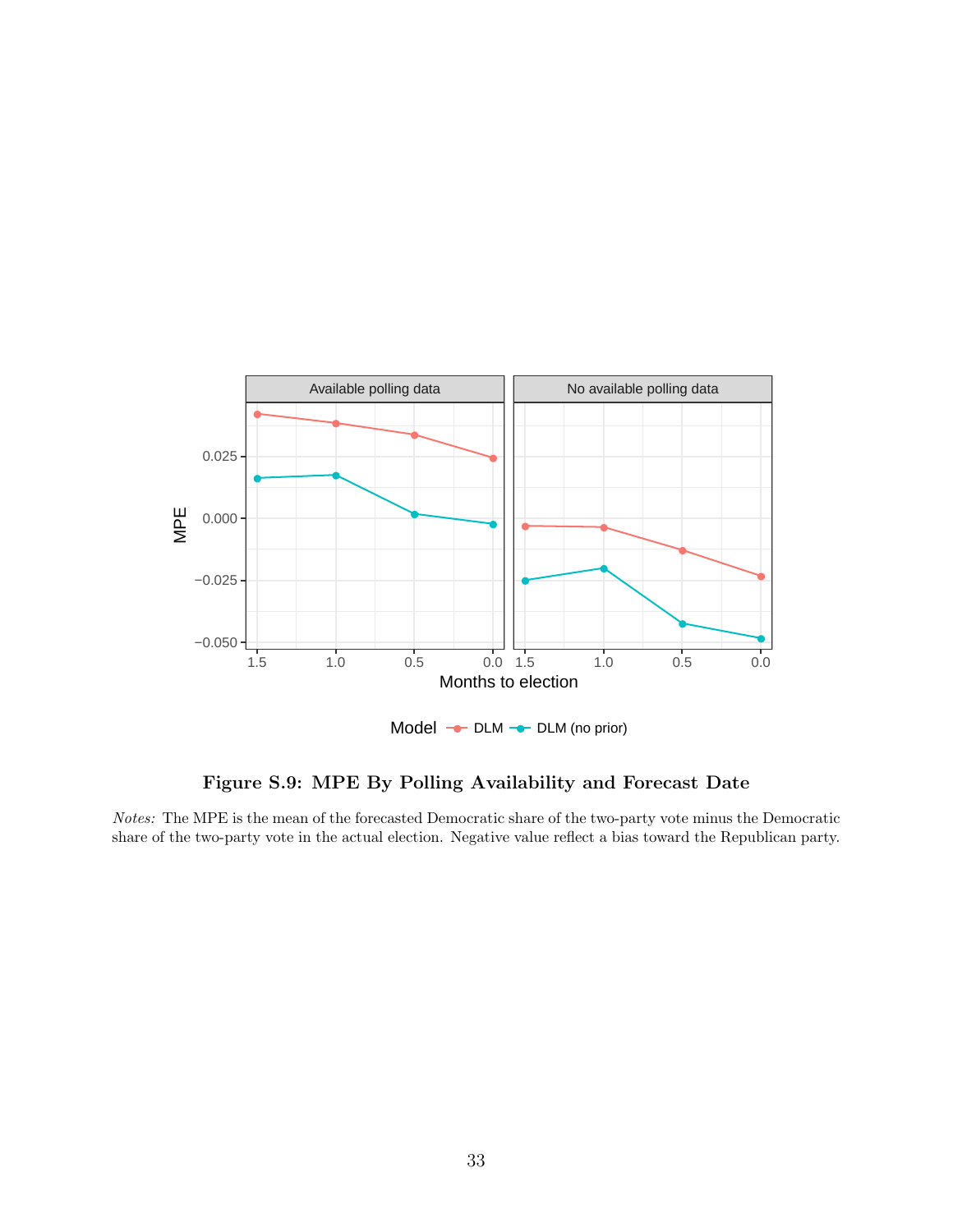<span id="page-33-0"></span>

Figure S.10: Correlation Between Q and PAC Spending, by Party

Notes: PAC spending for a party consists of a direct contribution by a PAC to that party or an indirect contribution by a PAC against the opposing party. The top panel shows the correlation between  $Q_i^{maj}$  and spending while the bottom panel shows the correlation between  $Q_i^{seats}$  and spending.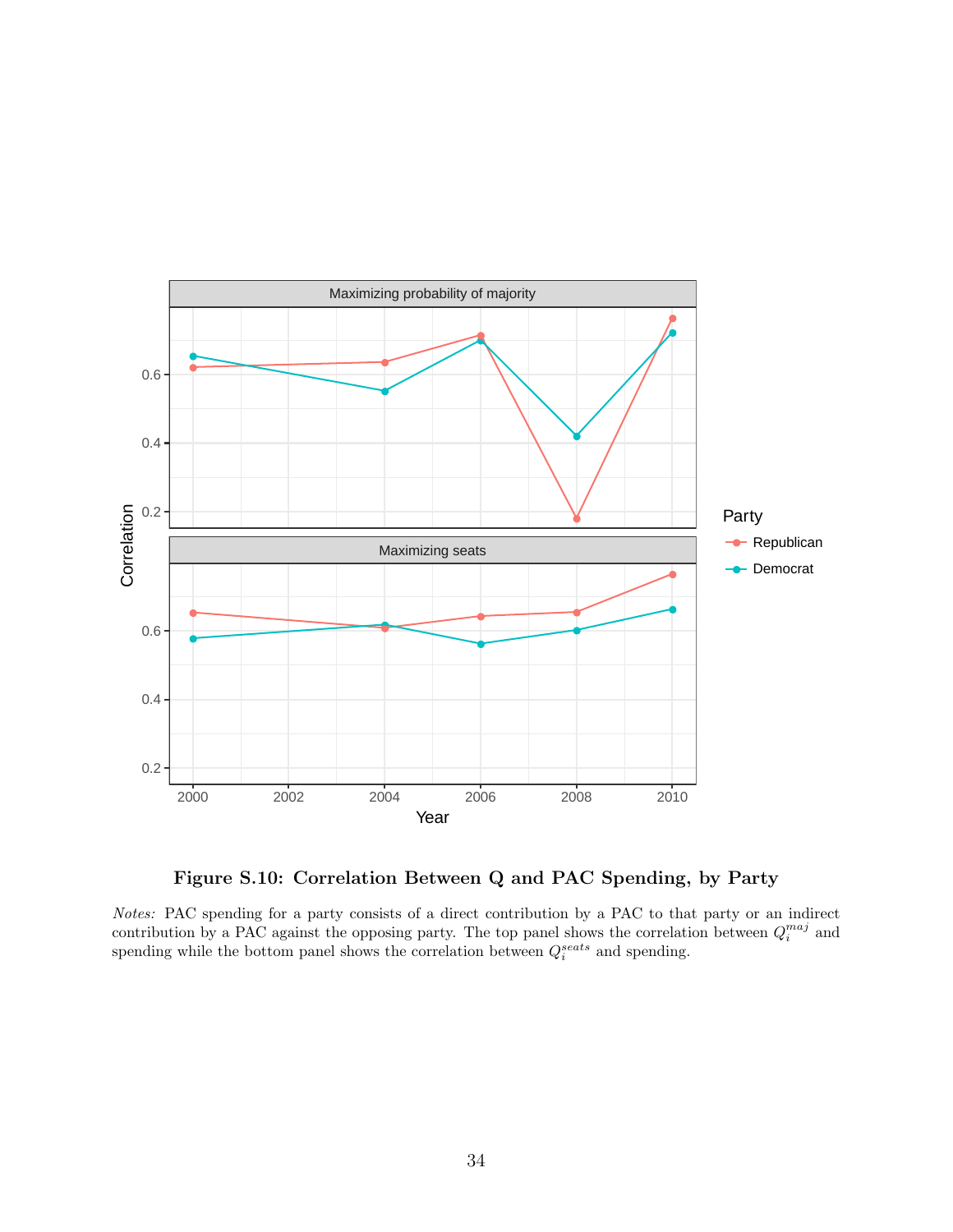<span id="page-34-0"></span>

### Figure S.11: Correlation Between Measures of Electoral Competitiveness and Campaign Spending

Notes: Margin is the absolute value of the actual (forecasted) two-party vote share in a district minus 0.5. Campaign spending is the sum of all spending by PACs, party committees and individuals contributing over \$200 in a given district and year.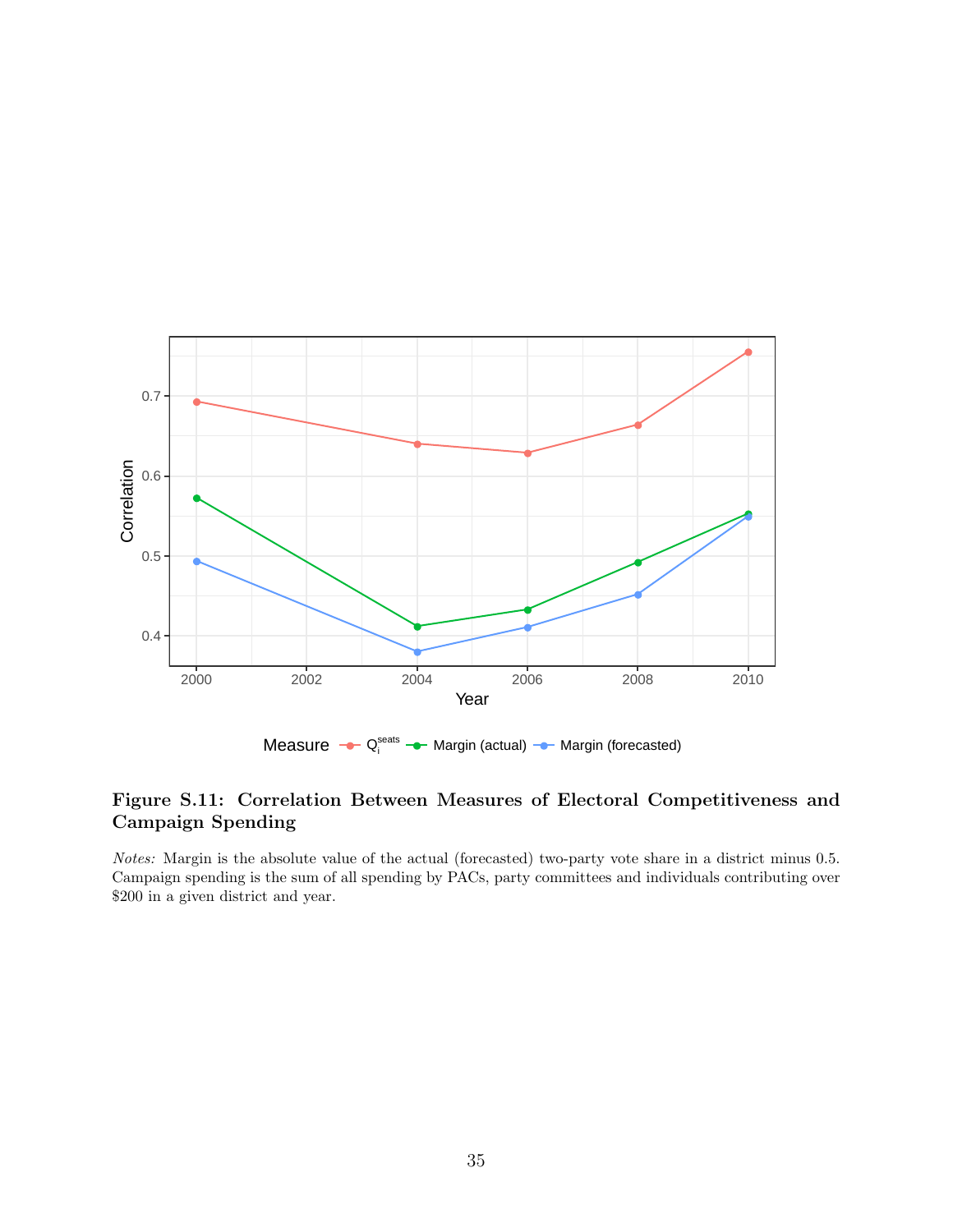# References

- <span id="page-35-3"></span>Ansolabehere, Stephen and James M Snyder Jr. 2002. "The incumbency advantage in US elections: An analysis of state and federal offices, 1942-2000." Election Law Journal 1(3):315–338.
- <span id="page-35-5"></span>Erikson, Robert S. 1988. "The puzzle of midterm loss." The Journal of Politics 50(04):1011– 1029.
- <span id="page-35-1"></span>Gelman, Andrew and Gary King. 1990. "Estimating incumbency advantage without bias." American Journal of Political Science pp. 1142–1164.
- <span id="page-35-7"></span>Gelman, Andrew and Gary King. 1993. "Why are American presidential election campaign polls so variable when votes are so predictable?" British Journal of Political Science 23(04):409–451.
- <span id="page-35-0"></span>Gelman, Andrew and Zaiying Huang. 2008. "Estimating incumbency advantage and its variation, as an example of a before–after study." Journal of the American Statistical Association 103(482):437–446.
- <span id="page-35-6"></span>Herrnson, Paul S. 2009. "The roles of party organizations, party-connected committees, and party allies in elections." The Journal of Politics 71(04):1207–1224.
- <span id="page-35-2"></span>Kastellec, Jonathan P, Andrew Gelman and Jamie P Chandler. 2008. "Predicting and dissecting the seats-votes curve in the 2006 US House election." PS: Political Science  $\mathcal{C}$ Politics 41(01):139–145.
- <span id="page-35-4"></span>Lee, David S. 2001. The Electoral Advantage to Incumbency and Voters' Valuation of Politicians' Experience: A Regression Discontinuity Analysis of Elections to the US.. Technical report National bureau of economic research.
- <span id="page-35-8"></span>Lock, Kari and Andrew Gelman. 2010. "Bayesian combination of state polls and election forecasts." Political Analysis 18(3):337–348.